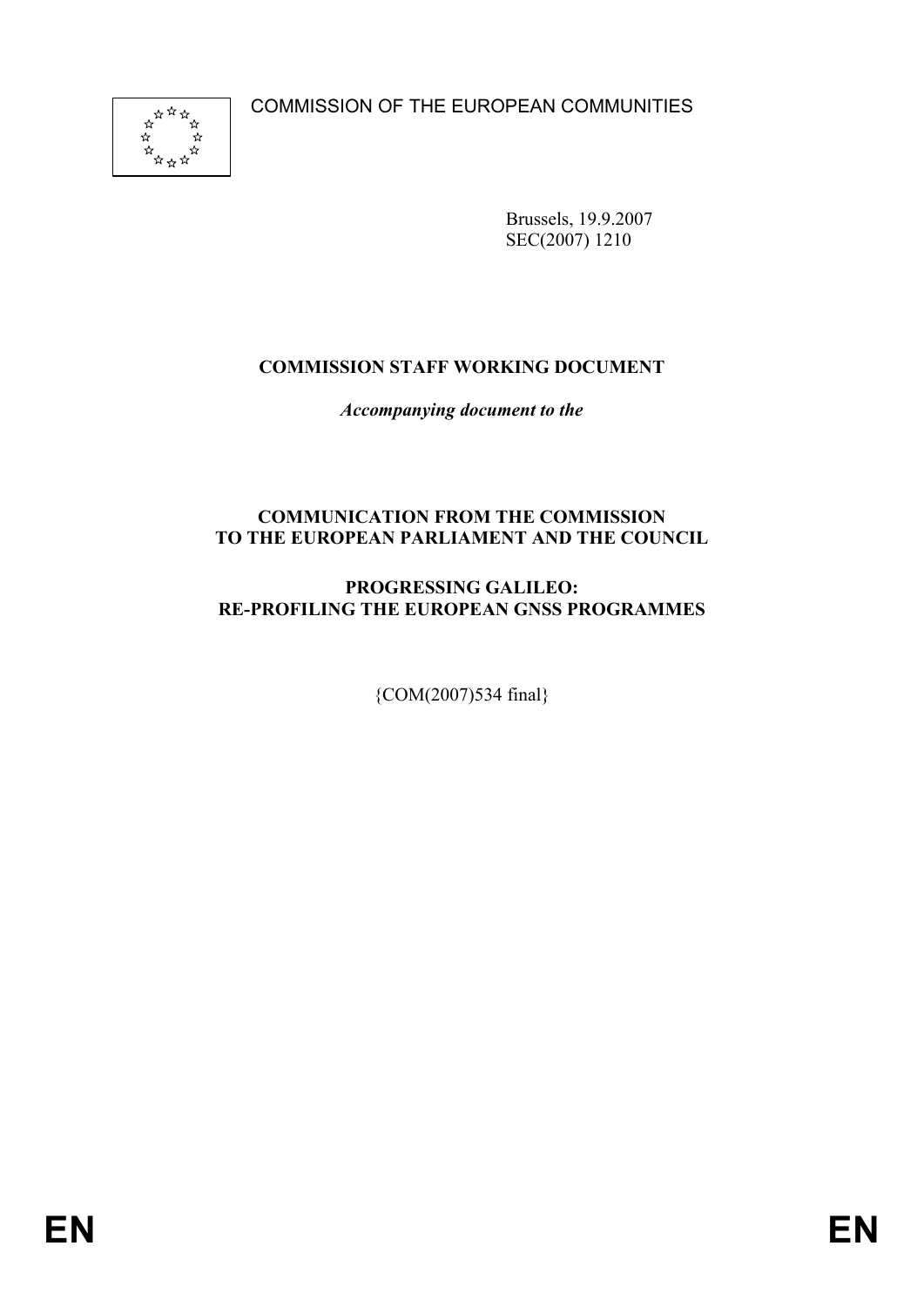## **PROGRESSING GALILEO:**

### **RE-PROFILING THE EUROPEAN GNSS PROGRAMMES**

#### **1. INTRODUCTION**

Until recently, it was foreseen that the procurement, deployment, operations and exploitation of the European GNSS programmes, EGNOS and Galileo<sup>1</sup>, would be based on a Public-Private-Partnership (PPP) concession contract between the EU and a private sector partner. As stated in its Communication and the Staff Working Paper of 16 May 2007<sup>2</sup>, the Commission believes that such a PPP provides the best conditions to control costs, manage completion and technical risks, and optimise market exploitation. However, as concluded in the assessment set out in May, when negotiations for the transfer of relevant risks to the private sector cannot succeed due to a high price and/or unfavourable terms for such a transfer, then the basic requirements for a PPP are not met.

In this context, the Commission underlined that it is necessary to consider what alternatives are available that achieve similar results in the short term and enable a transfer of the remaining risks to the private sector at reasonable conditions at a later stage. Until such a transfer is possible, the public sector itself needs to show leadership and manage the European GNSS programmes on its own.

The European Parliament reiterated its support for the Galileo programme<sup>3</sup> and called for further proposals, notably as concerns financing. The Council, in its Resolution of 8 June 2007, re-affirmed the value of Galileo, concluded to stop the PPP concession negotiations, agreed<sup>4</sup> in principle to a re-profiling of the European GNSS programmes and recognised the need for additional public funding. The basic implementation approach for such re-profiling entails a public procurement of the infrastructure and, in parallel, a process of transition to a PPP for exploitation and operations.

At its meeting of 21-22 June 2007, the European Council re-affirmed the value of Galileo as a key project of the European Union and asked the Council to take an integrated decision on the implementation of Galileo in autumn 2007<sup>5</sup>.

In order to allow it to take such an integrated decision on the implementation of Galileo, including public financing and the modalities of public procurement, the Council requested the Commission to submit:

<sup>1</sup> The objective of the EGNOS and Galileo programmes is to create the European elements of the Global Satellite Navigation System (GNSS). EGNOS is a regional system that re-uses GPS signals to provide, by means of added navigation signals, improved performance for satellite navigation users. Galileo consists of a global constellation of 30 satellites and related ground control infrastructure, owned by the European Union, providing 5 world-wide satellite navigation services. EGNOS and Galileo are developed as reliable space infrastructures which can be exploited and generate revenues in their own right. On the basis of the availability of their signals-in-space the private sector can develop the downstream markets for satellite navigation applications and services.

 <sup>&</sup>quot;Galileo at a cross-roads: the implementation of the European GNSS programmes" - COM(2007) 261, and  $SEC(2007) 624, 16.5.2007$ .

European Parliament, Resolution 20 June 2007, B6-0328/2007.

<sup>&</sup>lt;sup>4</sup> http://register.consilium.europa.eu/pdf/en/07/st10/st10126.en07.pdf

European Summit, 21-22 June 2007, 11177/1/07 Rev.1, paragraph 36.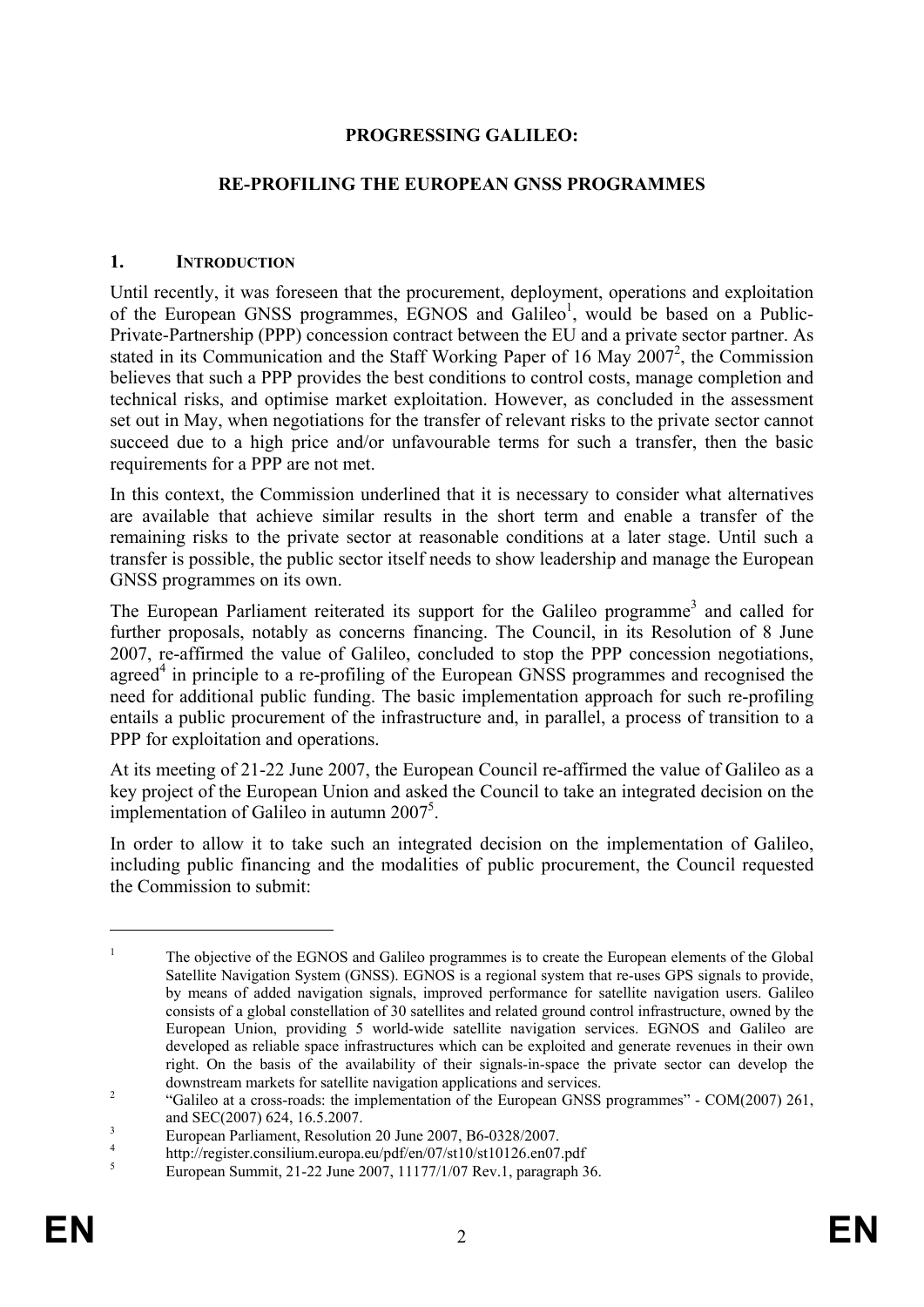- *detailed alternative proposals for the financing, including all possible options of public funding, based on additional thorough assessments of costs, risks, revenues and timetables;*
- *proposals for an implementation and procurement strategy by the public sector which will have to reflect progress made so far (relevant investments and agreements) as well as the need for competition and regular competitive tendering;*
- *concepts for the subsequent operation and exploitation phase of Galileo, involving the private sector where appropriate;*
- *proposals for a sound public sector management structure of the programme on the basis of a clear division of responsibilities between Commission, ESA, GSA, Member States and Council;*

Based on further analysis it has performed, the Commission has responded to this request through a Communication<sup>6</sup>, a Modified Proposal for a Regulation with regard to the follow-up of the European GNSS programmes<sup>7</sup> and a Proposal for a revision of the financial framework<sup>8</sup>.

This Commission staff working document complements the Communication and provides details on a number of elements.

### **2. THE SYSTEM INFRASTRUCTURE COSTS**

The procurement and deployment of Galileo commenced on a basis of a two-phased approach. Under the In-Orbit-Validation (IOV) contract put in place by ESA in early 2006, the first 4 satellites and a substantial part of the ground infrastructure is procured. The financing of the IOV phase of 1500 M $\epsilon$  is based on a 50-50 sharing between ESA and the European Community.

The remainder of the constellation namely 26 satellites and of the ground infrastructure are subject of the deployment phase that brings Galileo to its Full Operational Capability (FOC). The Commission provided a first estimate of the costs of the procurement of the elements of this remainder of the Galileo infrastructure needed for FOC, as well as for initial operation of EGNOS, in its Communication of May 2007.

At the request of the Council, further analysis and the evaluation have now provided the necessary confidence that these cost estimates are indeed realistic and resilient<sup>9</sup>.

The estimates for FOC include the management costs of the procurement agent, the costs for the exploitation and operation of EGNOS until 2013, and the costs of support to the programme manager, are estimated at 3 B€ nominal. Based on the assessment of design and

<sup>6</sup> Communication to the European Parliament and the Council on progressing Galileo: re-profiling the European GNSS programmes - COM(2007) 534, 19.9.2007.

Modified Proposal for a Regulation of the European Parliament and the Council concerning the putting into place of the European GNSS programmes - COM(2007) 535, 19.9.2007.

Communication concerning the Revision of the Multi-annual Financial Framework and Proposal for a Decision of the European Parliament and of the Council amending the Inter-institutional Agreement of 17 May 2006 on budgetary discipline and sound management as regards the multi-annual financial framework - COM(2007) 549, 19.9.2007.

Data from ESA, previous PPP concession bids, and the IOV contract; evaluation by ESA, GSA and independent consultants PriceWaterhouseCoopers and Satel Conseil International; and a verification meeting with experts from national space agencies.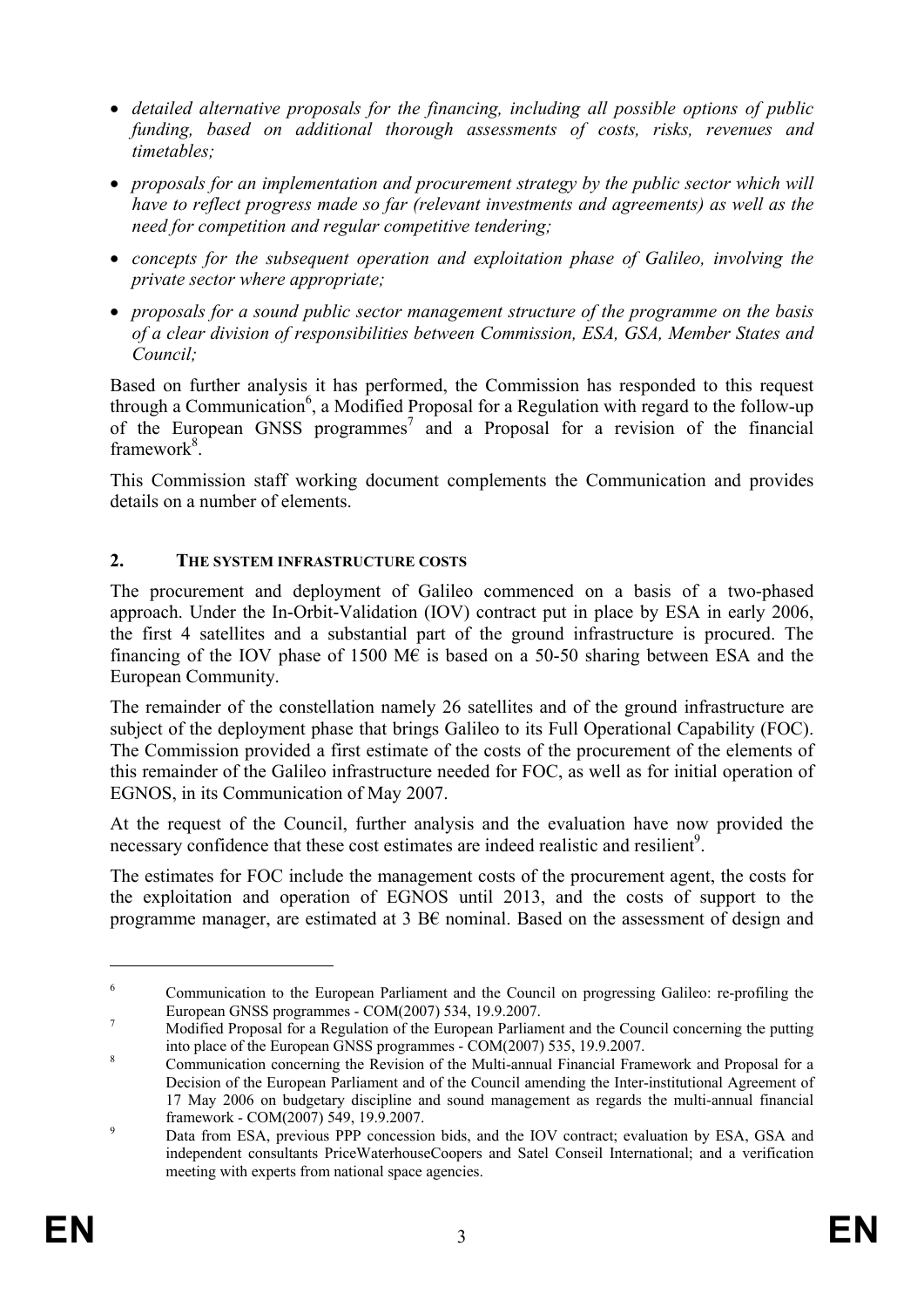deployment risks, a contingency reserve of around 14% of the nominal costs completes the  $estimation<sup>10</sup>$ 

| Item                                             | Estimated costs in millions of Euros |  |  |  |
|--------------------------------------------------|--------------------------------------|--|--|--|
| <b>Galileo FOC</b>                               |                                      |  |  |  |
| Satellites + launchers                           | 1600                                 |  |  |  |
| Ground control infrastructure                    | 400                                  |  |  |  |
| Operations                                       | 275                                  |  |  |  |
| <b>Systems Engineering</b>                       | 150                                  |  |  |  |
| Procurement Agent management costs               | 195                                  |  |  |  |
| <b>EGNOS</b>                                     |                                      |  |  |  |
| Exploitation and operations (2008-2013)          | 330                                  |  |  |  |
| <b>Support to the Commission</b>                 |                                      |  |  |  |
| Project management support and advisory services | 27                                   |  |  |  |
| Contingencies <sup>11</sup>                      | 428                                  |  |  |  |
| <b>Grand Total</b>                               | 3,405                                |  |  |  |

The estimated costs related to Galileo concern the procurement of:

- The completion of the constellation by means of 26 satellites and the necessary launchers, as well as 2 satellite ground spares and a spare launcher. 4 satellites and associated launchers are procured under the IOV contract;
- The completion of the ground infrastructure that has commenced under the IOV contract and concerns the completion of the control centres as well as the remaining uplink, tracking, and monitoring stations;
- Operations for the years 2011-2013, as operations for the period until the end of 2010 are procured under the IOV contract;
- System engineering services to ensure the integrated functioning of all the above elements with the foreseen technical baseline.

The estimated costs related to EGNOS comprise 6 years of operations and exploitation of EGNOS. Programme management support concerns technical support services and external advisory services to the maitre d'ouvrage.

These estimates are based on an immediate implementation of the procurement actions (preparation of industrial tenders, seamless integration with IOV procurement contracts) following an integrated EU political decision by the end of 2007.

Of course, all figures represent a best estimate of the expected procurement costs in a nominal case of competitive supply, effective contract negotiations, and adherence to the foreseen timetable. The prices offered by the private sector however, and therefore the costs to the Community, will only emerge during procurement negotiations. In order to ensure that the Community obtains the best value-for-money and that prices come down to costs, it will be necessary to put the Community (and its procurement agent) in a good negotiating position by means of a competitive bidding procedure based on appropriate principles agreed as part of the procurement policy.

<sup>&</sup>lt;sup>10</sup> Contingency reserves on space programmes are normally in the order of 10-20% depending on the purposes and risk of the programme concerned.<br>
<sup>11</sup> Possible cost overruns of the IOV phase will be covered by the current financial arrangements and/or

the Contingencies Reserve.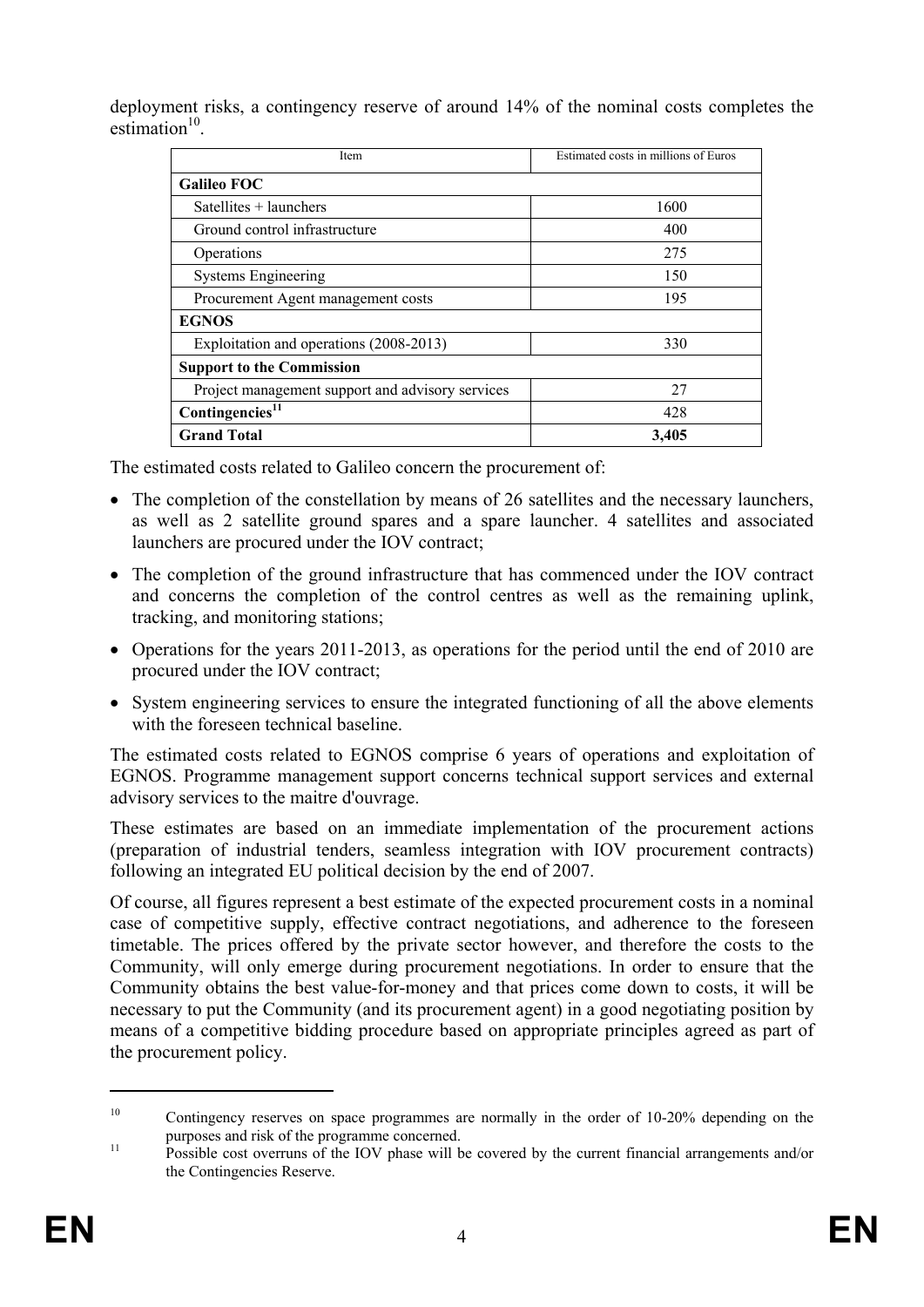The choices made in the procurement policy are therefore expected to have considerable impact on the final costs to the Community. Moreover, in case of delays in political and programmatic decisions, extra costs are anticipated caused by a pro rata increase of costs of current contracts (the In-Orbit-Validation contracts<sup>12</sup>), and loss of market opportunity as a result of the arrival of competing systems.

## **3. GALILEO PROGRAMME RISKS AND THEIR MANAGEMENT**

The EU, as owner of the system resulting from the Galileo programme, will need to identify and, in case they are accepted, eventually manage the risks associated with the European GNSS programmes. Below a summary is given of the currently identified risks, their likelihood, and their potential impact in case they materialise. A more extensive overview of the risks and their impact is provided in annex.

All identified risks will be subject to risk mitigation actions and a risk management approach. Once the identified risks have been subject to effective mitigation actions, the likelihood and severity of the risks should further decrease. Such mitigation actions themselves may imply further costs which would be financed from the foreseen contingency reserve.

| risk category                 | causes                                                                                                                                | impact           | likelihood  | cost range per event                             |
|-------------------------------|---------------------------------------------------------------------------------------------------------------------------------------|------------------|-------------|--------------------------------------------------|
| Procurement/Deployment phase  |                                                                                                                                       |                  |             |                                                  |
| Design risks                  | Atomic clocks, orbit<br>behaviour, SOL service<br>performance, implementation<br>security requirements, scaling<br>up from IOV to FOC | Re-design        | Unlikely    | $\sim$ 250 to 500 ME                             |
| Deployment risks              | Technical, managerial,<br>financing, political issues<br>Launch risk                                                                  | Delays           | Unlikely    | Up to 250 M $\epsilon$                           |
| Operations/Exploitation phase |                                                                                                                                       |                  |             |                                                  |
| Market/revenues<br>risks      | Market underperformance or<br>revenue impact of<br>design/deployment risks                                                            | Revenue loss     | Probable    | Up to half of the<br>annual baseline<br>revenues |
| 3rd party liability           | Claims                                                                                                                                | Claims pay-out   | Very remote | $>1$ B <sub>E</sub>                              |
| Un-insurability               | Insufficient market capacity                                                                                                          | Direct financing | Remote      | $>1$ B <sub>E</sub>                              |
| Supervening<br>events         | Causes outside control of the<br>programme                                                                                            |                  | Remote      | $\sim$ 250 to 500 ME                             |

The design risks relate to Galileo not achieving its targeted performance as a result of eventual design problems. The most important design risks of Galileo identified at this stage concern the lifetime of its atomic clocks, the constellation orbit behaviour, the performance of the Safety-of-Life service, and integration of security requirements. These design risks and their likelihood are typical to a space programme. They need to be monitored and controlled closely but are not reason for particular concern at this stage.

Galileo programme delay risks are linked to technical, managerial, financial or political issues that cause schedule delays and cost overruns and, as a consequence, a late time-to-market. Examples are problems related to integration and testing, programme management, IOV

<sup>&</sup>lt;sup>12</sup> Under the IOV contract are procured: 4 satellites and their launches, the first satellite control centre, and around the half of required uplink, tracking, and monitoring stations.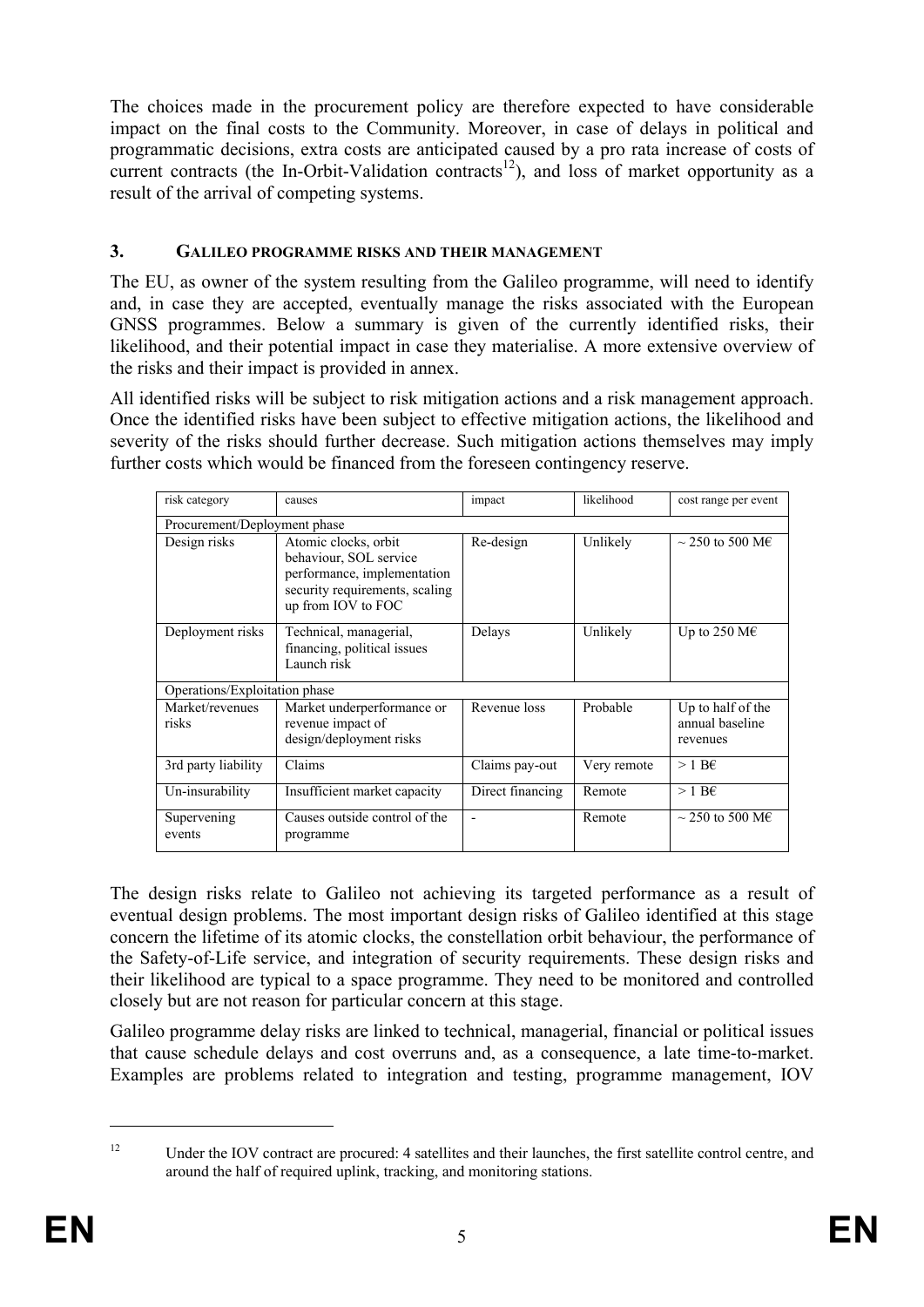completion delays, launch failures, certification and accreditation. Most of these programme delays should be mitigated by specific actions, by the proposed public governance measures, by disciplined programme management and oversight decisions, and by timely political decisions. In addition to the specific one-off costs related to these risks, the largest impact of delays is the increase of deployment costs and a loss of exploitation revenues.

The third-party liability concerns claims to the EU as owner of the system in cases of noncontractual liability. Such claims may exceed the levels of insurability. The Commission is considering coming forward with a proposal to regulate civil liability and compensation for damages resulting from European GNSS services in order to mitigate this risk<sup>13</sup>. Uninsurability risks concerns further situations where there is insufficient insurance market capacity or a conscious strategy to rely on own resources rather than insurance. Both these risks are typically the result of the size of the programme and the markets addressed by the programme. Should they materialise in full, the financial impact is significant indeed but, given their remote likelihood, it is not a cause for particular concern.

The market risk is considerable and could be up to half of the foreseen annual revenue base. This is addressed in another section. However, exploitation revenues should develop positively in view of the expected market growth rates once public sector action is taken.

There is a specific, short-term risk as concerns the EGNOS deployment. The EGNOS deployment risk concerns an immediate financial problem that requires immediate action to make available the required budget for EGNOS operations (see chapter on financing). EGNOS technical performance is stable and of high quality and therefore no risk in relation to deployment.

In conclusion, with the exception of the risk of delays in political decisions and the exploitation revenue risk that require specific actions, the identified risks seem commensurate with the ambitions and scope of the European GNSS programmes. The foreseen contingency reserve for the procurement is set in relation to the cost impact and the likelihood of risk events linked to design and deployment. Other risks would only occur afterwards.

A further critical question is at what precise moment in the Galileo programme, and under which modalities, can the public sector successfully transfer any remaining programme risks at acceptable conditions to the private sector?

In order to achieve such a risk transfer it is necessary to ensure that there is clarity on all programme risks at any moment throughout the programme. Moreover, there is a need for an acceptance of the likely costs and other implications of a risk transfer, and acceptance that the public sector may not be able to transfer all risks. Some of these decisions will be taken at a later time.

A comprehensive programme risk management plan covering all phases, levels, and domains will need to be developed and implemented by the Programme Manager and imposed on all elements of the programme, in particular the procurement. It shall be accessible at any moment for scrutiny by the Budgetary Authorities.

Risk mitigation measures, an integrated programme risk management approach, and adequate and efficient management are structural measures that reduce and control risks, but however do not eliminate them. If any of these risks materialises, the European Union has the responsibility to accept either the consequences in terms of programme delays and costs, or

<sup>13</sup> World-wide handling of this risk requires an International Convention, equivalent to e.g. the Warsaw Convention used in civil aviation, which is expected to take several years to put in place.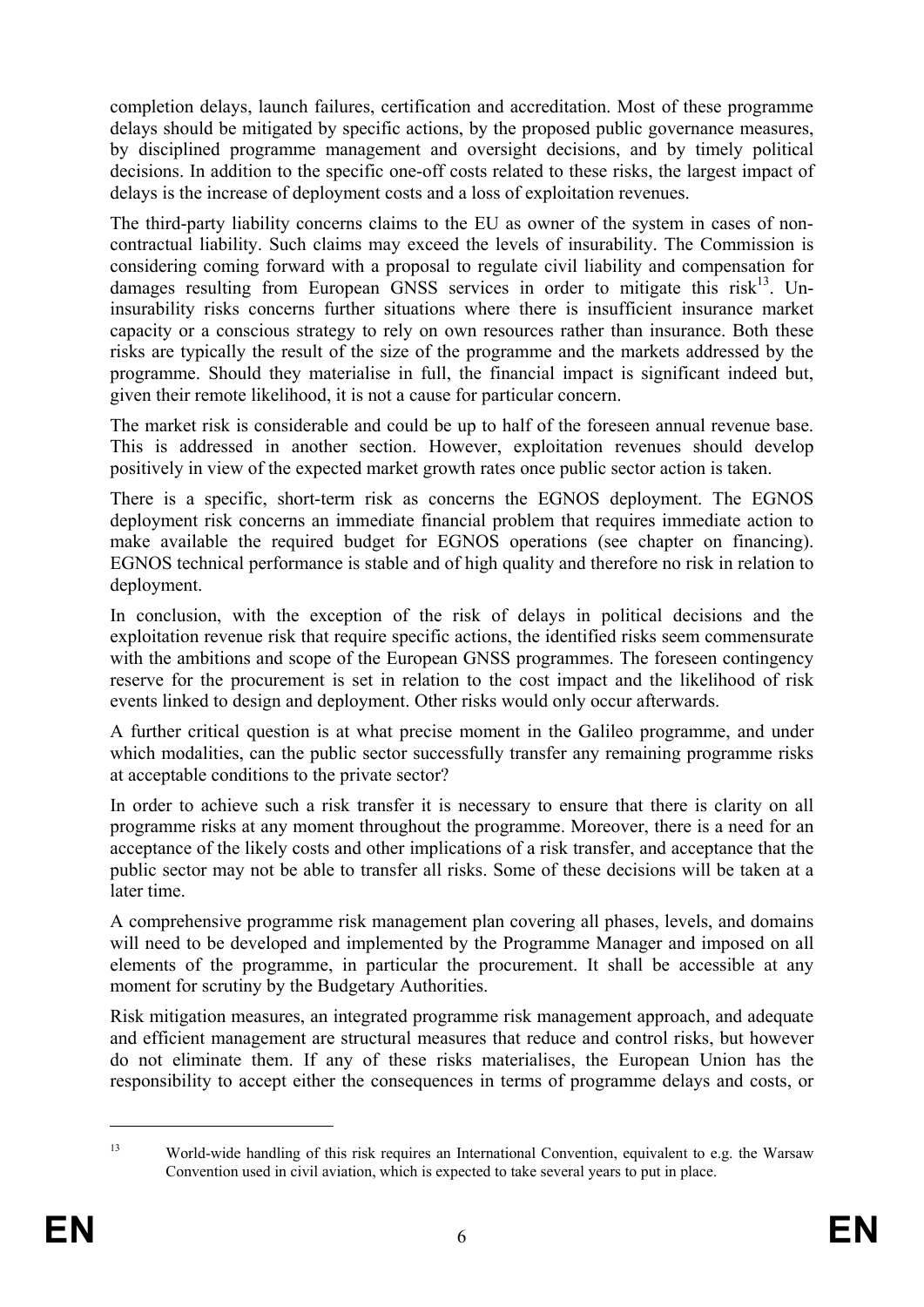take a decision to terminate the programme. The substantive risks, in case that they materialise, may require additional budget if the contingency reserves are depleted.

An integrated programme risk management approach shall be implemented and structural measures taken to identify, control, mitigate and monitor risks, as well as regular reporting to the Budgetary Authority. For that purpose, outside expertise will need to be engaged and a risk management strategy will need to be developed. The risk management approach shall be imposed on all actors of the European GNSS programmes.

#### **4. GALILEO ECONOMIC BENEFITS AND EXPLOITATION REVENUES IN THE WORLD-WIDE SATELLITE NAVIGATION MARKET**

### **4.1. World-wide, downstream markets for satellite navigation services**

Overall, the world-wide market for satellite navigation has grown spectacularly over the last ten years. The value of this market in terms of applications and equipment is considerable and it is one the fastest growing high technology markets. This year there is an expected sale of 10 million GNSS receiver units in the EU alone. The world-wide compounded annual growth rates in GNSS receiver units and in GNSS products and service revenues are currently estimated at 40% and 23% respectively and the annual market should reach around 230 million units and 70 billion Euros respectively in the year  $2011<sup>14</sup>$ . As set out in the graph below, further predictions foresee that the world-wide GNSS product and services market would reach around 450 B€ per annum in 2025<sup>15</sup>.

These figures confirm the early market predictions which were carried out in the definition phase of Galileo in 1999 and  $2004^{16}$ .



This considerable growth is even more visible in Europe, where the current sales of GPS equipped personal navigation devices in Europe are more than 3.5 times higher than in the US. To the extent that the sales of GNSS receiver units are likely to be stimulated by the

<u>.</u>

<sup>&</sup>lt;sup>14</sup> Source: ABI Research 2006.

<sup>&</sup>lt;sup>15</sup> Source: based on ProDDAGE 2006.

<sup>16</sup> COM(1999) 54, Annex IV, 10.2.1999 and COM(2004) 636, 6.10.2004.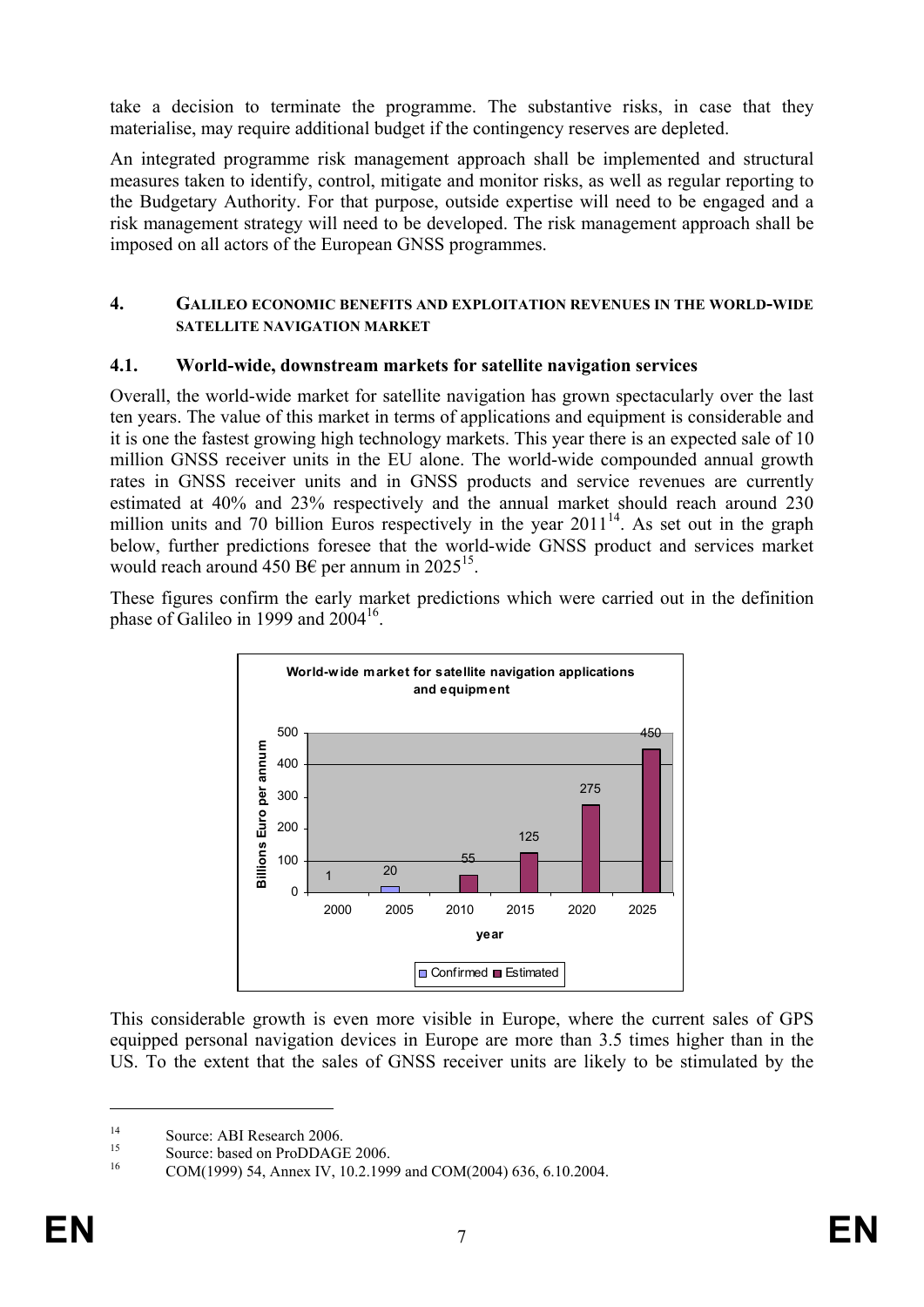availability of Galileo on the market, the derived taxes alone will then provide a certain level of compensation to government budgets for the procurement costs of Galileo and EGNOS infrastructure and their operations. In the year 2006 alone, a conservative assessment based only on the GNSS receiver units sold in the European Union shows that the related VAT income for EU Member States exceeded 400 M€ in 2006 and will exceed 500 M€ in 2007.

Based on the recently agreed, new and common characteristics<sup>17</sup> of the GPS-III Civil Signal and the Galileo Open Service signal, it is expected that for mass-market purposes there will only be common GPS-Galileo receivers and that the advantages of combined use of the systems will sustain high growth rates. For other Galileo services there will be dedicated, special purpose receivers which, independent from GPS, have their own markets.

The GNSS market will become a substantial driver in the global economy after 2010 and Europe can not afford to be absent as an important player in this field, hence the strategic importance of the European GNSS programmes. It is obvious that the GNSS system providers will have an important influence over all essential decisions affecting the GNSS users, such as defining or updating the standards, ensuring the continuity of access locally, defining industrial export control policy, serving the future needs of the users through system modernisation. The EU cannot rely solely on foreign policies for all these important decisions affecting an important share of the European economy. Completing Galileo is therefore an indispensable infrastructure investment for the EU.

Inevitably, the development of Galileo will also need to be accompanied by a specific effort to develop applications and services (see section on user needs), which helps European industry to achieve a strong position, develop know-how, and serve niche applications. This boosts the creation and the growth of SMEs and generates high-end employment. Galileo and EGNOS should therefore be seen as investments allowing Europe to penetrate, develop and maintain a substantial share of the GNSS market.

Beyond the direct exploitation revenues that can be expected (see next section), Galileo will have larger, indirect, macro-economic and broader public benefits and will:

- accelerate the overall development of the European GNSS industry;
- improve the position of European companies, particularly SMEs, in the worldwide GNSS industry;
- increase the public benefits that can be generated from GNSS, such as employment, environment (reduced road congestion, shorter and more direct routes reducing fuel consumption), social benefits (enhanced safety), increased efficiency of public services (in search-and-rescue, fire and ambulance services, security) and economic sectors (agriculture, fisheries, transport), and the management of scarce public resources (in aviation).

These additional benefits from Galileo will result from the European GNSS industry's ability to address the market better, based on intimate knowledge and experiences resulting and diffused from the European GNSS programmes.

A first exploratory evaluation indicates that there is a substantial, additional value of Galileo for the EU of 50-60 B€ over the 20 year period until 2027, over and above the benefits of the

<sup>1</sup> 

<sup>&</sup>lt;sup>17</sup> Multiplexed Binary Offset Code (MBOC) modulation, agreed in July 2007 between the EU and the US.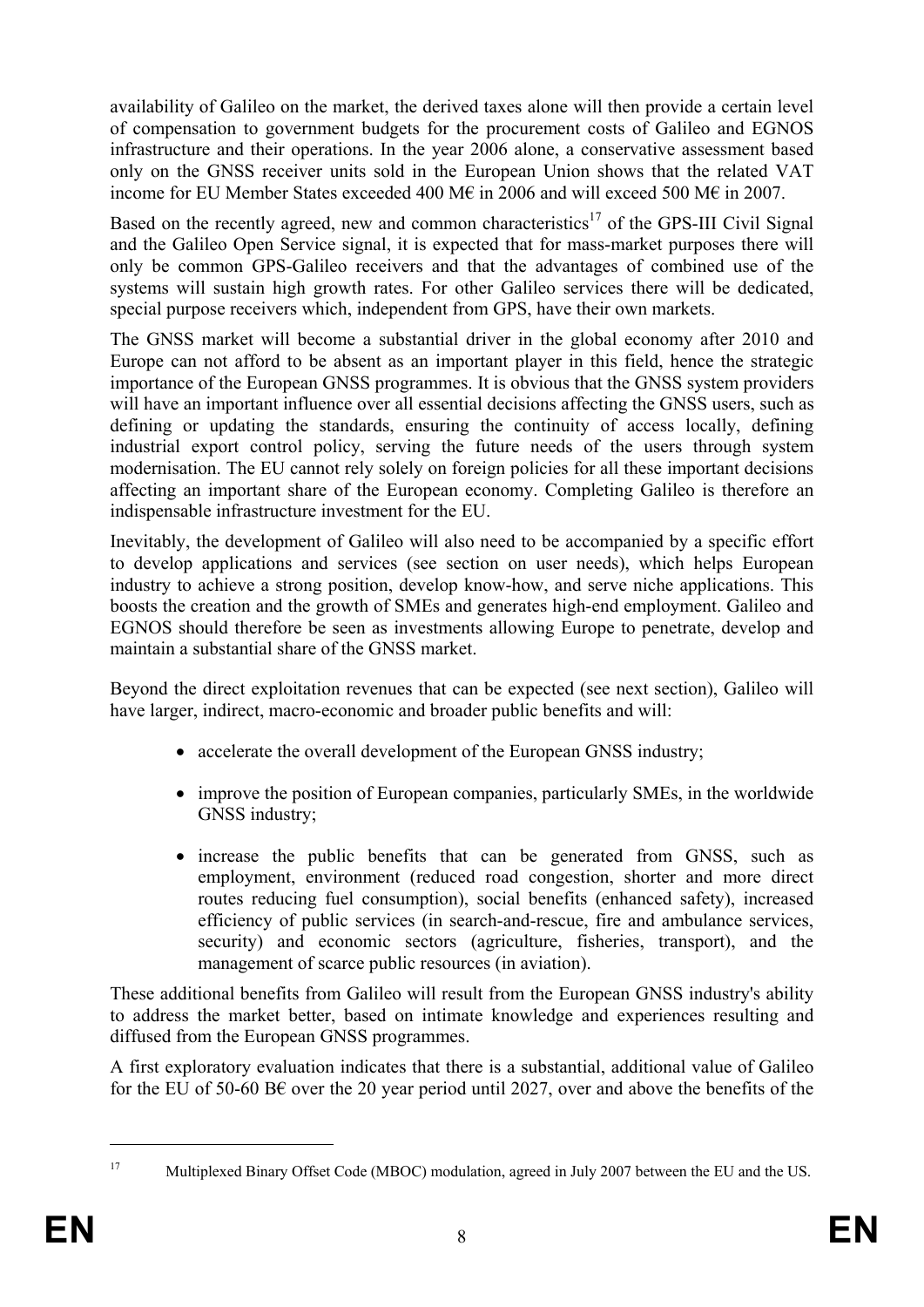market created by GPS and the emerging other systems<sup>18</sup>. Firstly, the benefits to EU users (citizens, private sector, governments) as a result of increase of the EU market in terms of new services, increased performance, innovation etc., has been estimated at some 15-20 B€. Secondly, some 35-40 B€ benefits can be attributed to benefits (not turn-over) to the EU private sector as a result of the increase of their share of the global market for satellite navigation products and services directly resulting from the involvement in, and the access to know-how of, Galileo. Associated with this is a substantial creation of employment within the EU.

Based on these macro-economic and broader public benefits alone, Galileo is already more than worth being undertaken and a key project within the context of the Lisbon strategy.

Moreover, the additional, direct benefits of Galileo are numerous. Not only will satellite navigation availability in larger cities increase significantly by combined use of GPS and Galileo, but Galileo's system design also foresees indoor positioning capabilities. Satellite navigation accuracy will increase and the 'competition' between GPS and Galileo will bring about further innovations in satellite navigation for users worldwide e.g improved accuracy and indoor positioning capability of Galileo over GPS-II, and improved mass-market signals common to both GPS-III and Galileo. Galileo is furthermore optimised for civilian use by means of 5 functional services. This provides a basis for addressing new market needs in the road, maritime, and aviation markets that are not served by existing technology. Galileo furthermore ensures that any risks from single source dependencies are mitigated. This is of importance in, for example, the use of timing signals for the synchronisation of electronic communication networks and of electricity grids. Lastly, the legal framework within which Galileo is being built provides a clear and unambiguous liability scheme. Liability is of key importance for operators, whether public or private, when implementing new services to citizens and/or commercial customers. There are therefore substantive arguments for users to use Galileo.

As the users of satellite navigation are not yet fully aware of the above benefits, raising awareness is an important action to undertake (see section on user needs).

# **4.2. Exploitation revenues and direct benefits of the European GNSS programmes**

Galileo exploitation revenues represent a tiny portion of the Member States returns and an even tinier portion of the worldwide and European GNSS markets. The Galileo exploitation revenue operator (via either a concession holder or an exploitation service contract) is one of literally hundreds of players in the GNSS industry value chain. The Galileo exploitation revenue stream that is expected to be generated is large and well diversified but is however subject to uncertainties.

Based on previous studies, data provided in the various bids of the previous phase, independent verifications, analysis performed for the GJU and, over the last time, by the GSA, the following, direct Galileo exploitation revenue estimates (including uncertainties)<sup>19</sup> are now available for the provision of the EGNOS and Galileo signals-in-space.

In the few years before FOC, some initial revenues are likely as a result of IPR licences, preoperational engagements, initial EGNOS revenues, and alike. After FOC, studies expect that there will be considerable, initial growth of the Galileo exploitation revenues after which the compounded actual growth rate is estimated at around 4%.

<sup>&</sup>lt;sup>18</sup> The GSA has commenced detailed studies on this topic.

<sup>19</sup> Sources: GSA based on Ovum 2006, ABI Research 2006, Berg Insight 2006, ESYS 2006.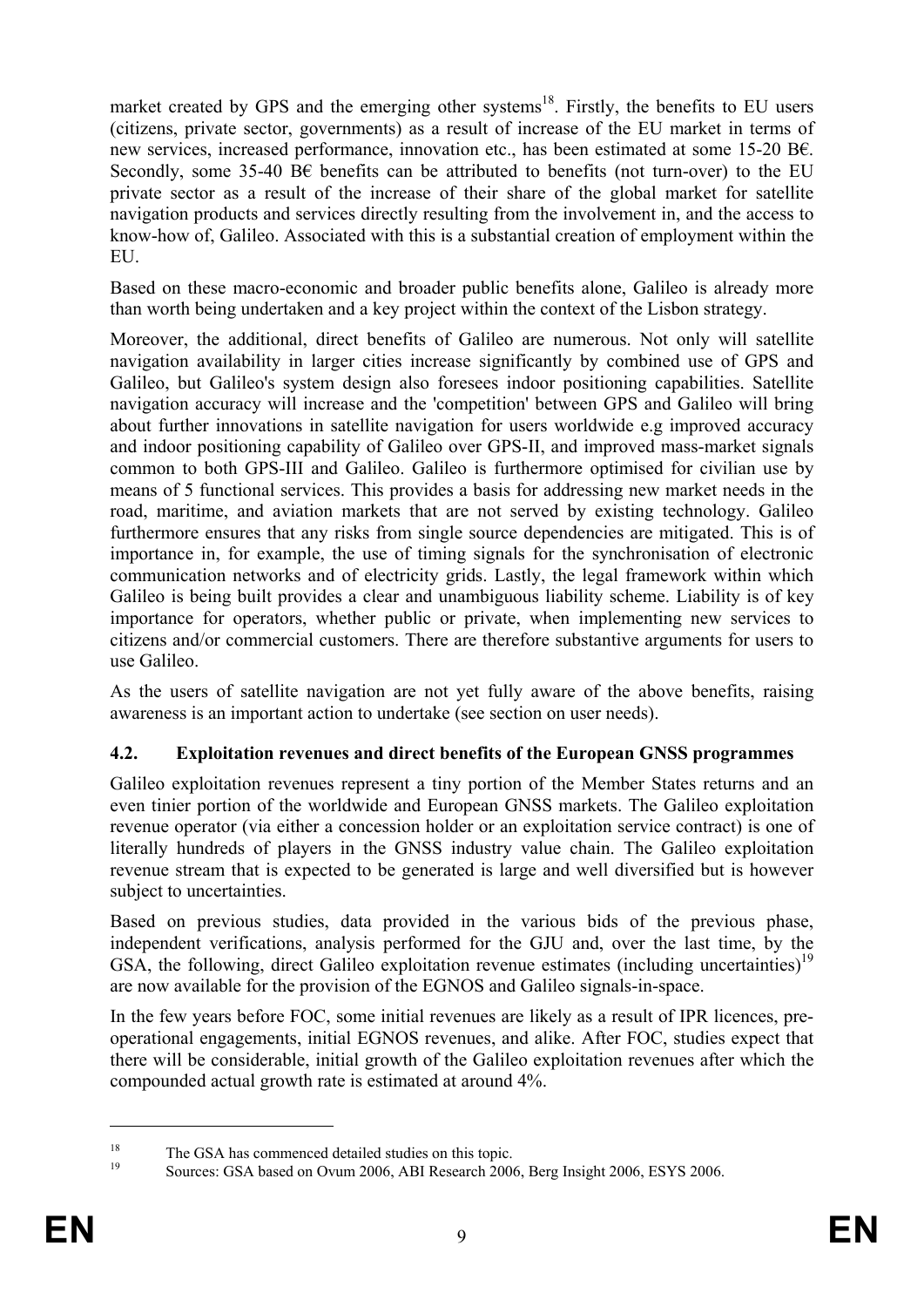The expected aggregate exploitation revenues for the period 2008-2027 (an equivalent time period to the original PPP concession duration) account for a total of some 9.1 billion Euro in the baseline case. Original estimates for the PPP concession period were for 10 B $\epsilon$ .



The uncertainty of the exploitation revenues<sup>20</sup> are estimated at plus one-third and minus half of the base case, thereby providing a range between 4.6 and 11.7 B $\epsilon$  over the 20 years period. Risk mitigation actions and creation of revenues opportunities however will have a positive impact.

Based on the expected baseline scenario for the period until 2027, products and services that cater to Open Service receivers will generate most of the revenues  $(4.9 \text{ Bf})$ , despite the basic signals being provided free of charge for users and manufacturers. This can be explained by special use of the Open Service signals such as for authentication purposes<sup>21</sup>, public alert services, and Digital Rights Management fees, as well as by the large number of receivers (3 billion) that drive revenue streams such as royalties and IPR licence fees. PRS is expected to provide a significant contribution to revenues (2.6 B $\epsilon$ ), despite the relatively small number of receivers expected. The Safety-Of-Life service will also provide a significant contribution (0.9 B€) as will the Commercial Service (0.6 B€).

The estimated split of these exploitation revenues<sup>22</sup> is as follows:

| Split of Galileo/EGNOS exploitation revenues |                        |            |  |
|----------------------------------------------|------------------------|------------|--|
| per service                                  | per charging mechanism | per sector |  |

<sup>&</sup>lt;sup>20</sup> It was this uncertainty that did not allow the private sector to accept the market risk in the PPP concession negotiations. 21 Authentication of reception of Galileo signals is important for applications that require certainty as to

<u>.</u>

the source of reliability of the signal source, notably to verify that the source has not been an illegal signal transmitter that 'imitates' the Galileo signal but effectively lets the receiver believe that it is at a different location. Such authentication is therefore important in applications such a road-tolling. This authentication will be based on the use of the Open Service signals, the Open Service itself being freeof-charge.<br><sup>22</sup> Sources: Ovum 2006, bids during the PPP negotiation phase.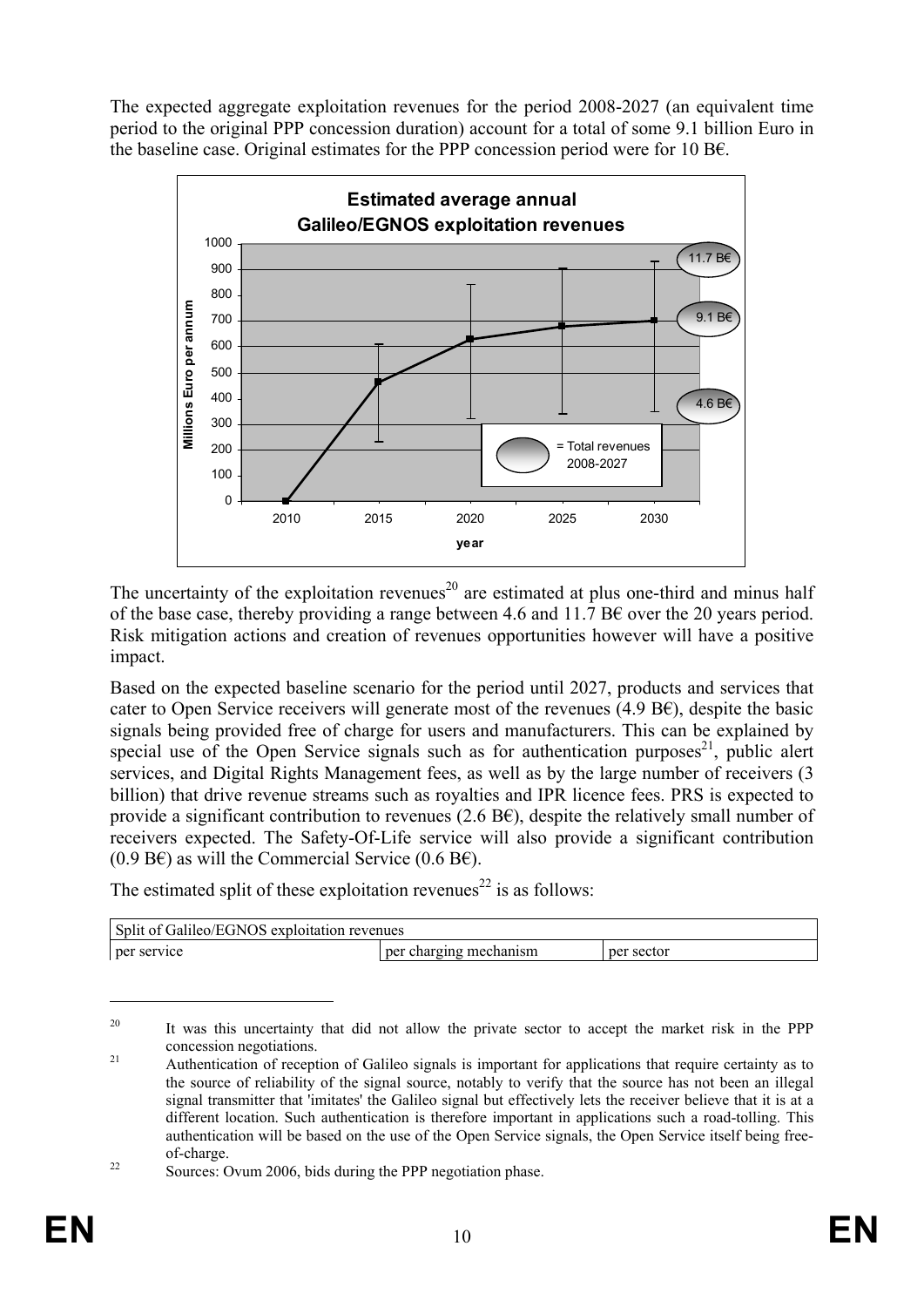| Open Service – normal use |       | $0\%$ terminal manufacturing |         | 46%   road transport     | $30\%$     |
|---------------------------|-------|------------------------------|---------|--------------------------|------------|
| $-$ special use           |       | 54% governmental clients     | 29% PRS |                          | <b>29%</b> |
| <b>PRS</b>                |       | 29% service providers        |         | 14% mobile telephony     | 17%        |
| Safety of Life            |       | 10% receiver manufacturing   |         | 7% professional services | $9\%$      |
| <b>Commercial Service</b> |       | $7\%$ end-users              |         | $4\%$ aviation           | $5\%$      |
| <b>Search and Rescue</b>  | $0\%$ |                              |         | others                   | $10\%$     |

The actual exploitation revenues will be highly dependent on the time-to-market of Galileo, the success of public sector action in preparing markets and putting into place a regulatory framework that takes away any barriers to market development, the take-up rate of the PRS service by the EU public authorities, the success of competing GNSS systems, and the EU's ability to find private sector partners that have the capacity to address global satellite navigation markets in a successful fashion. Particularly the high dependency of exploitation revenues on special uses of the Open Service, such as authentication services and public emergency services, requires careful consideration such as adaptations to the regulatory framework so that it foresees the use of authenticated signals for road-tolling applications.

Galileo exploitation revenues should therefore be seen as an additional benefit and not as the single driver of the European GNSS programmes. Namely, it is the promise of these exploitation revenues that may be of interest to the private sector. Hence, their importance for the EU public sector to be able to transfer risks to the private sector and to obtain the benefits of private sector participation in the programme.

In conclusion, there is a strong case for Galileo driven by its potential exploitation revenues but, to an even larger extent, by the impact of Galileo on the European GNSS industry and the economy in general.

#### **5. MEETING USER NEEDS, PREPARING MARKETS, AND INCREASING REVENUE OPPORTUNITIES**

As the ultimate purpose of EGNOS and Galileo is to provide global satellite navigation services that meet the requirements of users world-wide, it is essential to have both a good understanding of these requirements and to try and meet them through the continuous development and innovation of the systems.

The responses to the Green Paper on Satellite Navigation Applications that the Commission published last year have made it evident that the market is far from being aware, mature, and developed. In addition, potential users are surprised and concerned about the constant delays of the initial introduction of the systems and, as a result, have great hesitations investing in applications and services.

With a potential global market of some 450 B $\epsilon$  annually from the year 2025 onwards, and the stated intention of the European private sector to capture around one third of this market, it is important to develop this potential, to put enablers in place, to raise awareness, to provide adequate and up-to-date information on technical abilities and performances, and to ensure that all actions that the public sector can take in this respect are indeed initiated.

Businesses should be encouraged to commence development of applications making use of receivers compatible with Egnos and all currently available differential systems.

Following the consultation of the Green Paper, the Commission will publish an Action Plan in the near future of which the main objective is to put in place a framework that allows the development of applications and services based on EGNOS and Galileo by means of targeted action in each application and market domain.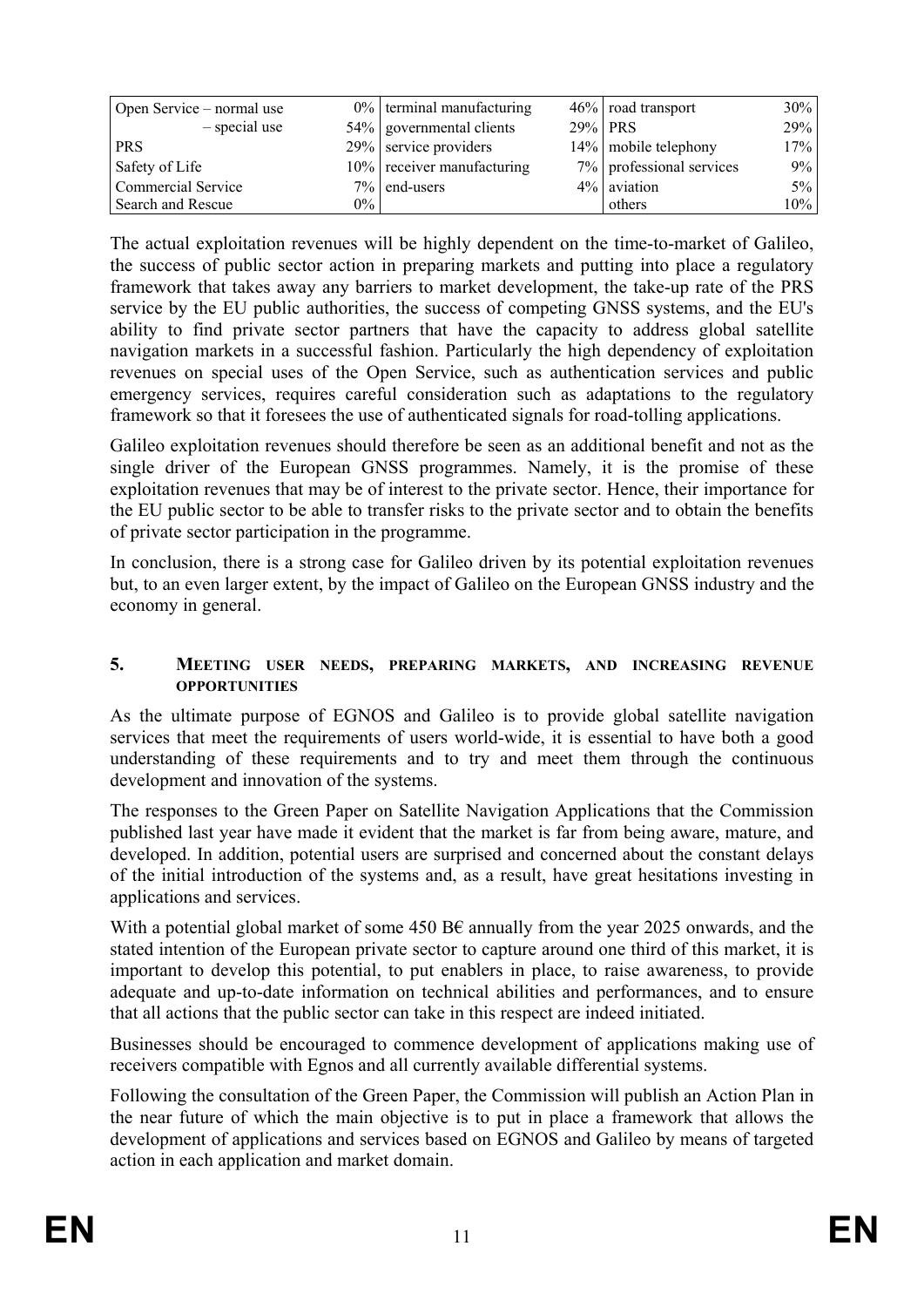The priority actions for fostering investments in applications and services are as follows:

- (1) Stabilise the EGNOS and Galileo service characteristics such as service availability, detailed technical specifications, and pricing policy;
- (2) Establish a communication policy that promotes the use of satellite navigation in general and the use of EGNOS and Galileo in particular, that provides all the required details of technical abilities and performances, and that provides up-to-date data on the progress of implementation of the programme;
- (3) Develop a Galileo enterprise policy that encompasses an IPR licensing policy which targets private sector investments in satellite navigation products and services, standardisation policy and actions, establishes networks between researchers, developers, industrialists, and financers, particularly for SME's;
- (4) Put in place a co-operation framework with  $GMES<sup>23</sup>$  for the benefit of numerous applications that will be based on the combined Galileo/GMES use, which together with an integrated use of electronic communication will provide new markets.
- (5) Put in place a cooperation framework between the sector clusters in order to support market uptake and competitiveness.

The introduction of this Action Plan is of considerable importance as public sector action will also contribute towards a structural reduction of the market and revenues risk for the systems. This action is all the more important now that it is clear that private sector involvement in the very early phases of the programme, notably as concerns developing the business case and preparing the markets, is not forthcoming. This means that the public sector will have to act and help develop the market, at least until the private sector takes over, as a proxy for determining market needs and possibly longer.

"Space" being a lead market *par-excellence*, targeted actions in individual application and market domains need, according to the majority responses to the Green Paper, to be based on a policy that creates conditions that allows the market to thrive and determine the best solutions, rather than trying to regulate the use of satellite navigation in these markets. It is however obvious that in a number of areas, regulation can not be excluded if justified by the goals of European policies and may actually be helpful to the use of satellite navigation, like in areas such as aviation, transport of animals and dangerous goods, in maritime surveillance<sup>24</sup> and in safety and security related areas. Special attention is required in the area of privacy and data protection.

The GSA, in coordination with Commission services, should contribute to this important task, coordinating its activities also with public authorities at national, regional, and local levels, and working closely with all actors in all relevant sectors and markets.

<sup>&</sup>lt;sup>23</sup> The Global Monitoring for Environment and Security programme undertaken jointly by the EC and ESA, providing services based on observation data received from Earth Observation satellites and ground based information. These data will be coordinated, analysed and prepared for end-users.

Positioning, navigation, and timing play an important role in these services.<br>
Provision of a scheme for integrating Galileo with ships' (existing or under development) tracking and positioning systems as a means towards a better maritime surveillance, as addressed in the Green Paper "Towards a future Maritime Policy for the Union: A European vision for the oceans and seas" - COM(2006) 275, 7.6.2006.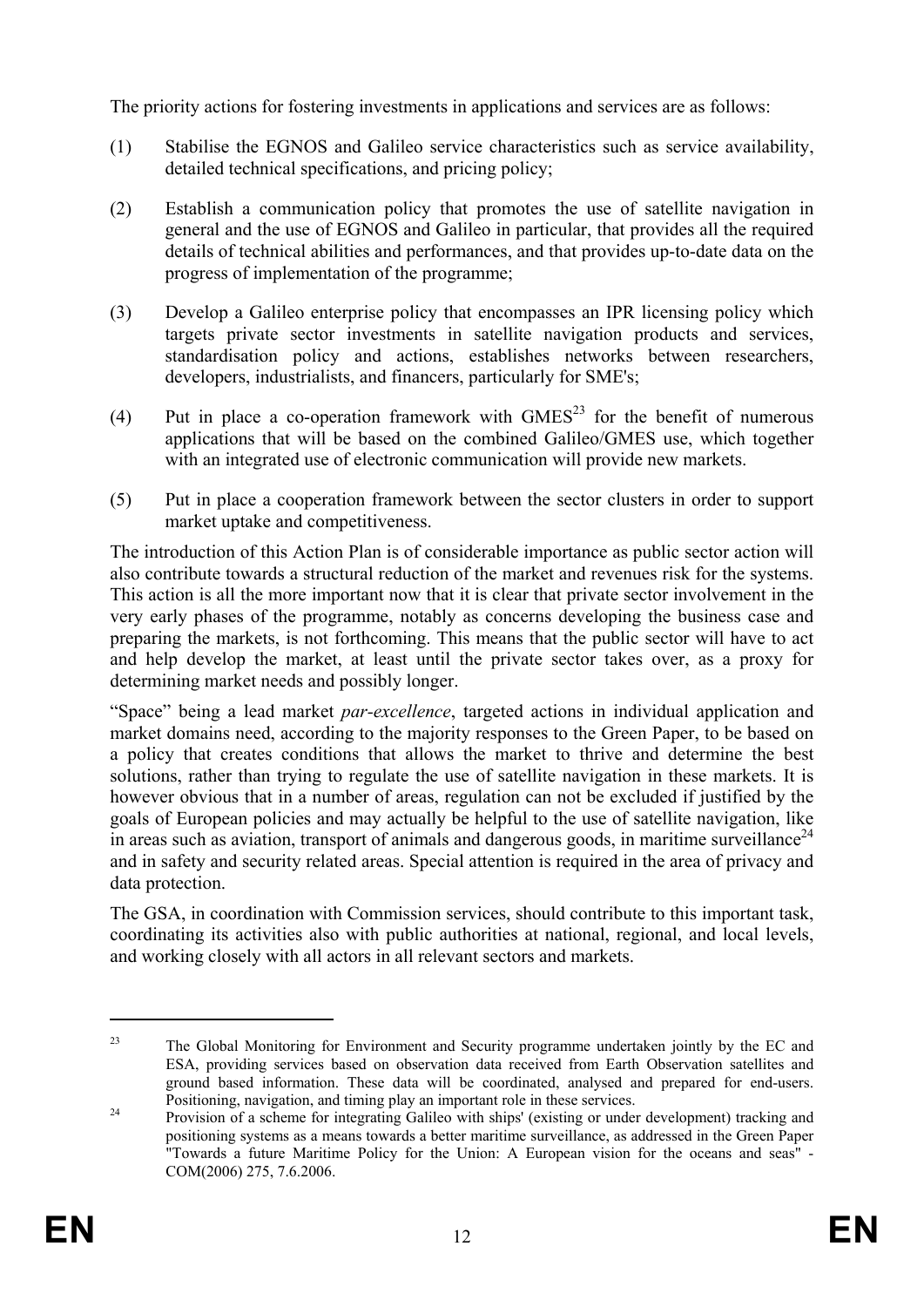On the basis of this work, and where appropriate, the Commission will to be in a position to make the necessary regulatory and other proposals that remove barriers to the development of community policies which may profit from the use of satellite navigation, notably in the areas of inter-operability of services and systems that foresee the use of satellite navigation, the inter-operability of road-tolling systems, emergency communications, safety operations, monitoring of critical infrastructure, transport of animals and dangerous goods, and others.

## **6. PUBLIC SECTOR GOVERNANCE**

Programme oversight and management is an integral part of a programme like Galileo. Clear roles and responsibilities and efficient decision-making processes contribute to avoidance of cost-overruns and programme delays. A simplification is needed of the public governance structure and a structural division of roles on the basis of a clear separation of programme oversight and programme management, based on EU financing and rules.



The following is proposed:

(1) Role of the Council and the European Parliament:

The oversight role belongs to Council and Parliament and takes form of:

- political oversight, exercised directly by the Council and the European Parliament, and
- programme oversight in the form of a "European GNSS Programme Committee" in which representatives from the Member States provide overall guidance and take decisions on all important aspects of the programme.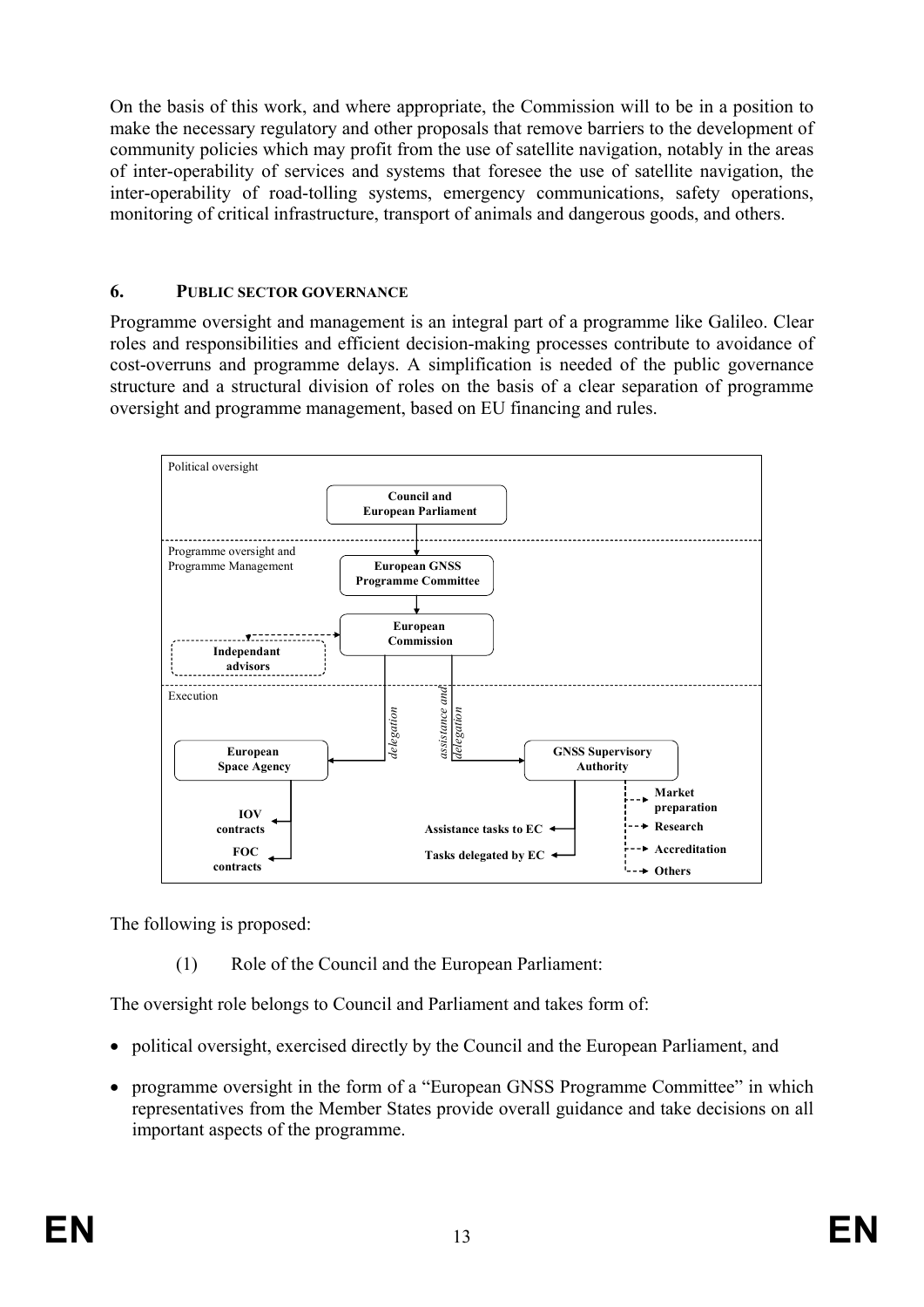This European GNSS Programme Committee, set up in the framework of the basic act for financing of the European GNSS programmes<sup>25</sup> as part of the EU comitology arrangements, follows all matters concerning the expenditure of the related budget and technical, programmatic, schedule, and financial issues of EGNOS and Galileo, and guarantees the coherence of the programme, rapid decision making, and equal access to information. The European Commission, as the Programme Manager (see below) reports programme progress and emerging issues to this Committee.

The European GNSS Programme Board shall associate to its work delegates of the GSA Administrative Board and, when appropriate, as experts delegates of the ESA Programme Board on Navigation (PB-Nav).

The Member States jointly have the competence for security matters. In order for the related work to be carried out within the timetable and priorities of the programmes, a close involvement of the Programme Manager (see below) will be needed. Therefore the Galileo Security Board will be continued in its existing form<sup>26</sup>.

(2) Role of the European Commission

As the institution that is directly accountable to Council and Parliament, the European Commission needs to have overall programme management responsibility.

It is essential to have a single Programme Manager on the side of the public sector that is accountable for the entire Galileo programme, that has management and/or contractual control over all the subordinate implementation levels, that has access to both financial resources and to the political authorities, and that can provide the necessary arbitrage between all elements of the programme. A split responsibility with different reporting and accountability lines will cause fractures in the programme and have structural, negative impacts.

The European Commission, on behalf of the EU as the owner of the system, shall have the responsibility, in particular, to ensure that the EU's political and international commitments and vision are implemented, determine and agree on the overall specifications and requirements for the system; and to be able to monitor and control the strict adherence to such requirements throughout the construction, deployment, and exploitation phases. It is proposed that:

- (1) The European Commission acts as the maître d'ouvrage (or "sponsor") of the programme, overseeing all development, procurement, operations and maintenance, and exploitation contracts related to the system infrastructure.
- (2) The European Commission will be advised by an Advisory Board of senior professionals coming from disciplines such as project management, space engineering, financial, technology marketing, and which act as independent reviewers of the programme.

<sup>&</sup>lt;sup>25</sup> The Committee created by the Regulation of the European Parliament and the Council concerning the putting into place of the European GNSS programmes, as proposed in the Modified Proposal - COM(2007) 535, 19.9.2007. 26 As set up per Article 7 of Council Regulation (EC) No 876/2002 (OJ L 138, 28.5.2002, p. 1).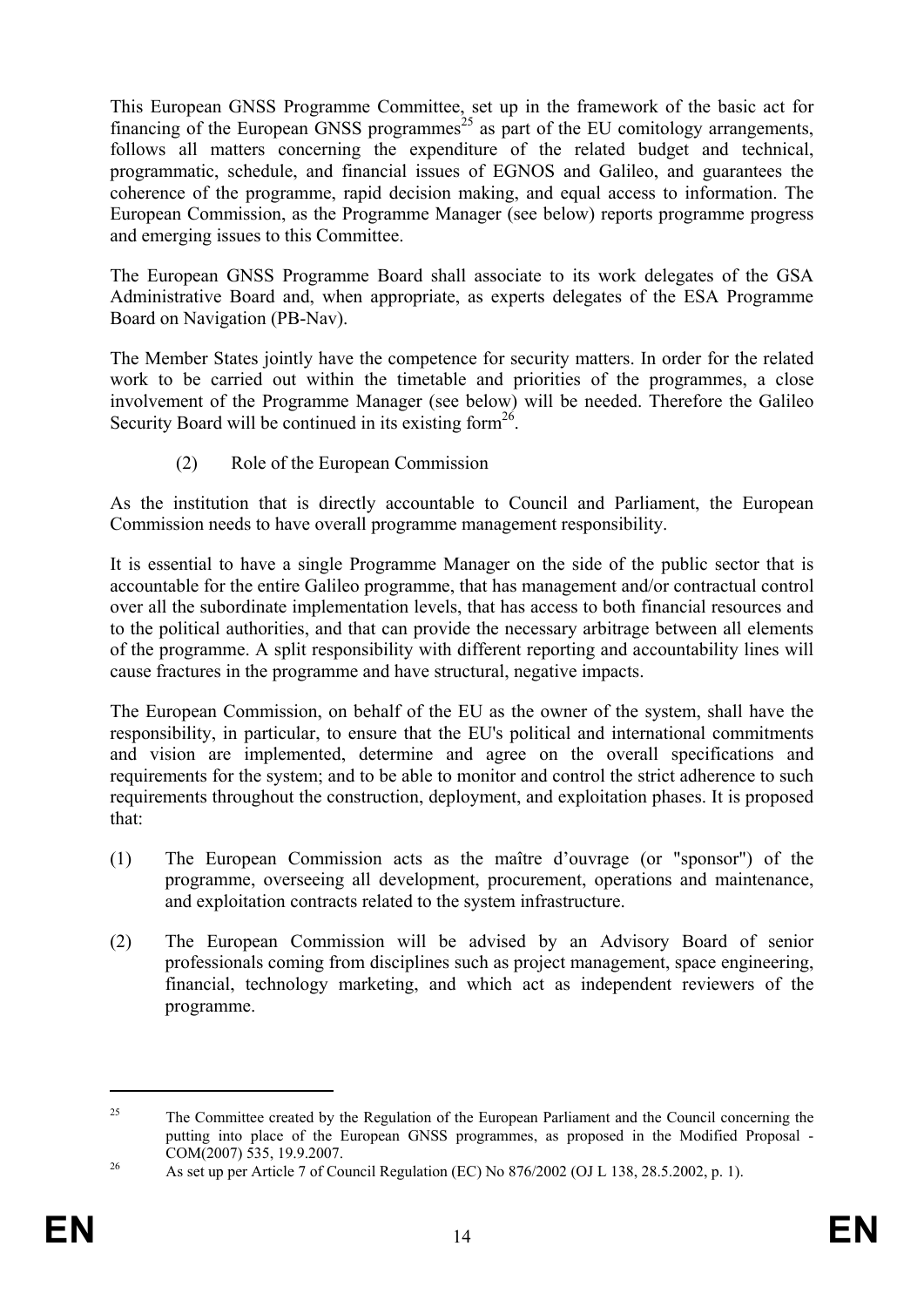(3) Lastly, the European Commission puts in place an appropriately structured and staffed Galileo team that provides the overall management, risk monitoring and management, reporting, and arbitrage of all the programme elements. The GSA and project management consultants, the latter put in place by means of (a) service contract(s), provide support to this effort;

Good programme management practice furthermore requires an integral overarching risk management approach at programme level that is enforces at all levels below, independent professional reviews, and agreed levels of autonomous decision-making. The latter means that at each level of the programme there are rules on the scope of the allowed autonomous decisions (both in financial terms and in terms of content) and that delegation and escalation procedures are put in place, including for escalation to Council and European Parliament, that ensure that the decisions are taken at the right levels. It will be the task of the European Commission to propose an overall Programme Management Plan that sets out the basic principles, objectives, procedures, and processes of programme management.

(3) The role of the GNSS Supervisory Authority (GSA)

It is to be noted that ending the PPP concession negotiations has caused a legal vacuum on the role of the GSA that, in accordance with the current Regulation<sup>27</sup> that sets it up, was based entirely on the putting into place of a concession holder.

It is therefore important that the GSA shall now be substantially strengthened in relation to all relevant actions with respect to the preparations of the markets that will be addressed by the Galileo services and applications, in order to allow the EU to step up its commitment to Galileo by means of appropriate market preparations.

It furthermore acts as the Accreditation Authority, and is responsible for organising the certification of the European GNSS programmes. In addition, the GSA advises and assists the Programme Manager on all aspects of the programme, in particular on the implementation and accreditation of security requirements, preparing the concepts for the operations and exploitation phases, operations of EGNOS, and the issuing of IPR licences.

In order to provide a coherent framework for public governance, it will be needed for the Commission to submit a proposal for a Revision of mentioned Regulation as soon as the EU's political decisions on the programme are taken.

(4) The role of the European Space Agency

The Framework Agreement between the European Community and the European Space Agency<sup>28</sup> foresees the possibility of the management by the ESA of European Community space-related activities in accordance with the rules of the European Community. As the coinitiator of the European GNSS programmes and the technical architect of these programmes, ESA is in an excellent position to take on the tasks of procurement agent and maître d'œuvre (or "prime contractor"). Moreover, the ESA technical expertise and experience accumulated over the last 10 years on the European GNSS programmes is unique and can not be reproduced without major delays, costs, and risks to the programme

<u>.</u>

<sup>&</sup>lt;sup>27</sup> Council Regulation (EC) No 1321/2004 of 12 July 2004.

<sup>&</sup>quot;Framework Agreement between the European Community and the European Space Agency" (OJ L 261, 6.8.2004, p. 64).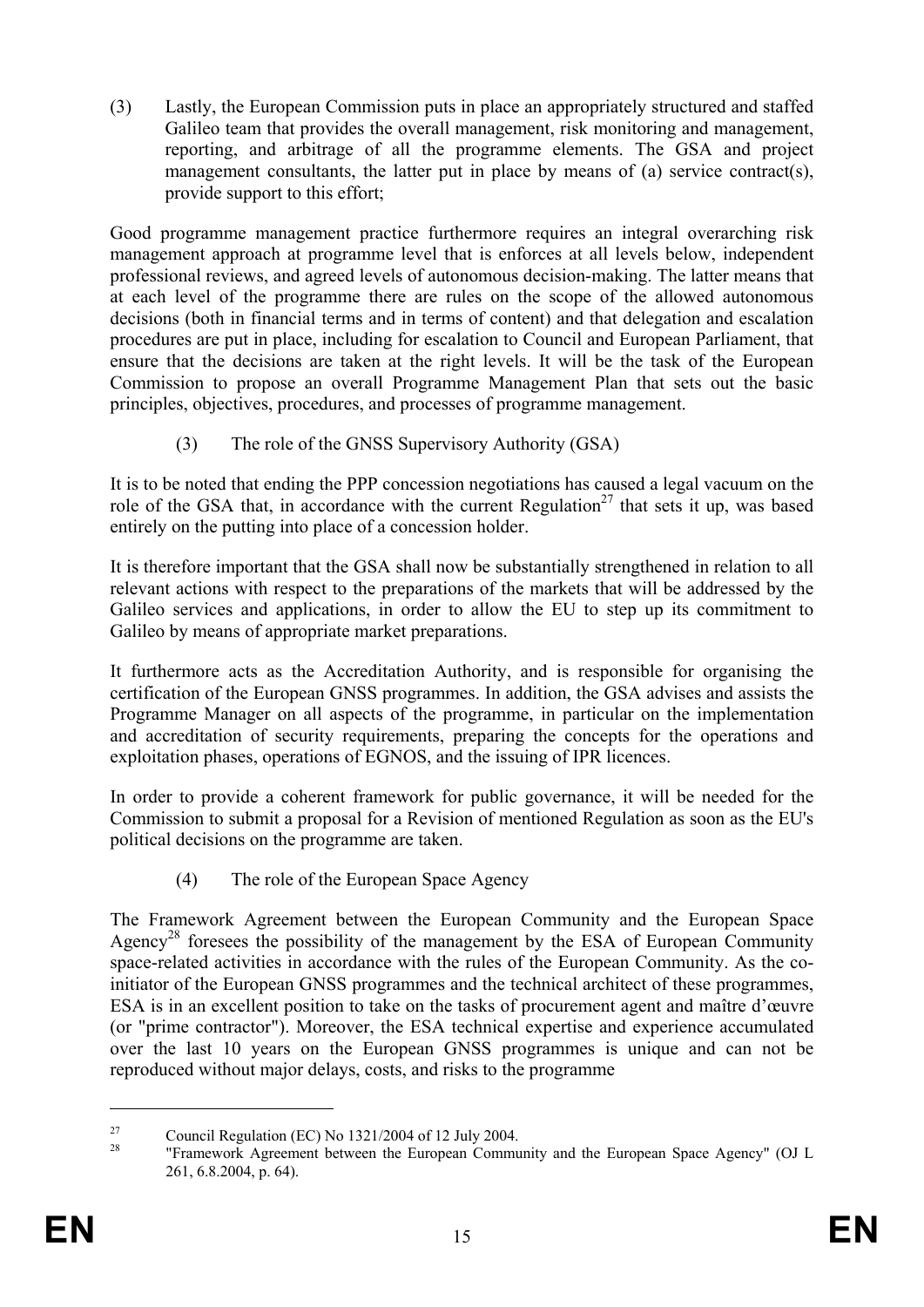ESA will act on the basis of a detailed ESA-EC GNSS Agreement that will set out the respective obligations, the procurement policy, the reporting and interaction arrangements, the limits of ESA autonomous decision-making, and the procedures by which decisions are obtained from the Commission and, in appropriate cases, the Council and European Parliament. In addition, such an Agreement will set out, *inter alia*, the overall mission definition, a description of the objectives, a consolidated set of user requirements, a work plan, an appropriate management scheme, the role and financial implications of each party, budgetary aspects, rules of intellectual property rights, rules of ownership, liability in cases of delays or cost overruns, settlement of disputes, and risk management. In particular, the ESA-EC GNSS Agreement will put in place all necessary measures that ensure an optimum control of costs and on-time delivery, that political requirements determined by Council and the European Parliament are indeed implemented in detail. ESA will put in place an appropriate organisation. Synergies with ongoing work for the EC-ESA Agreement on the GMES Space Component will be explored.

As far as the role of design authority is concerned, it needs to be ensured that the European public sector, as owner of the systems, retains crucial knowledge of, and involvement in, the detailed technical definition of the European GNSS programmes. This is essential in the letting of future contracts for the European GNSS programmes. The ESA-EC GNSS Agreement will have to address this matter in detail.

It is needed to foresee regular and detailed reporting to the Council and the European Parliament, including on progress, risks, finances, the appropriateness of the governance arrangements, and all other relevant matters.

It is proposed that to seek agreement on the above package of proposals for public governance of the European GNSS programmes, in particular:

1) the creation of a European GNSS Programme Committee;

2) the role of the Commission as the European GNSS Programme Manager and maître d'ouvrage, assisted by an advisory board and relevant experts;

3) strengthen the role of the GSA in market preparation and the implementation of the Satellite Navigation Action Plan, in R&D management, as Accreditation Authority and organising system certification, and as advisor to the Commission and assist in programme management in particular EGNOS operations, concepts for the operations and exploitation of Galileo, and the issuing of IPR licences;

4) the role of ESA as the maître d'œuvre, acting on the basis of an ESA-EC GNSS Agreement;

5) regular and transparent reporting to Council and European Parliament.

### **7. CONCEPTS FOR THE OPERATIONS AND EXPLOITATION PHASES**

The Commission has stated that it remains committed to the early involvement of the private sector in the European GNSS programmes, including in the operations and exploitation phases. In practice, a limited number of different options or a combination thereof, is available, such as various variants of PPP's, service contracts, or publicly owned corporate entities.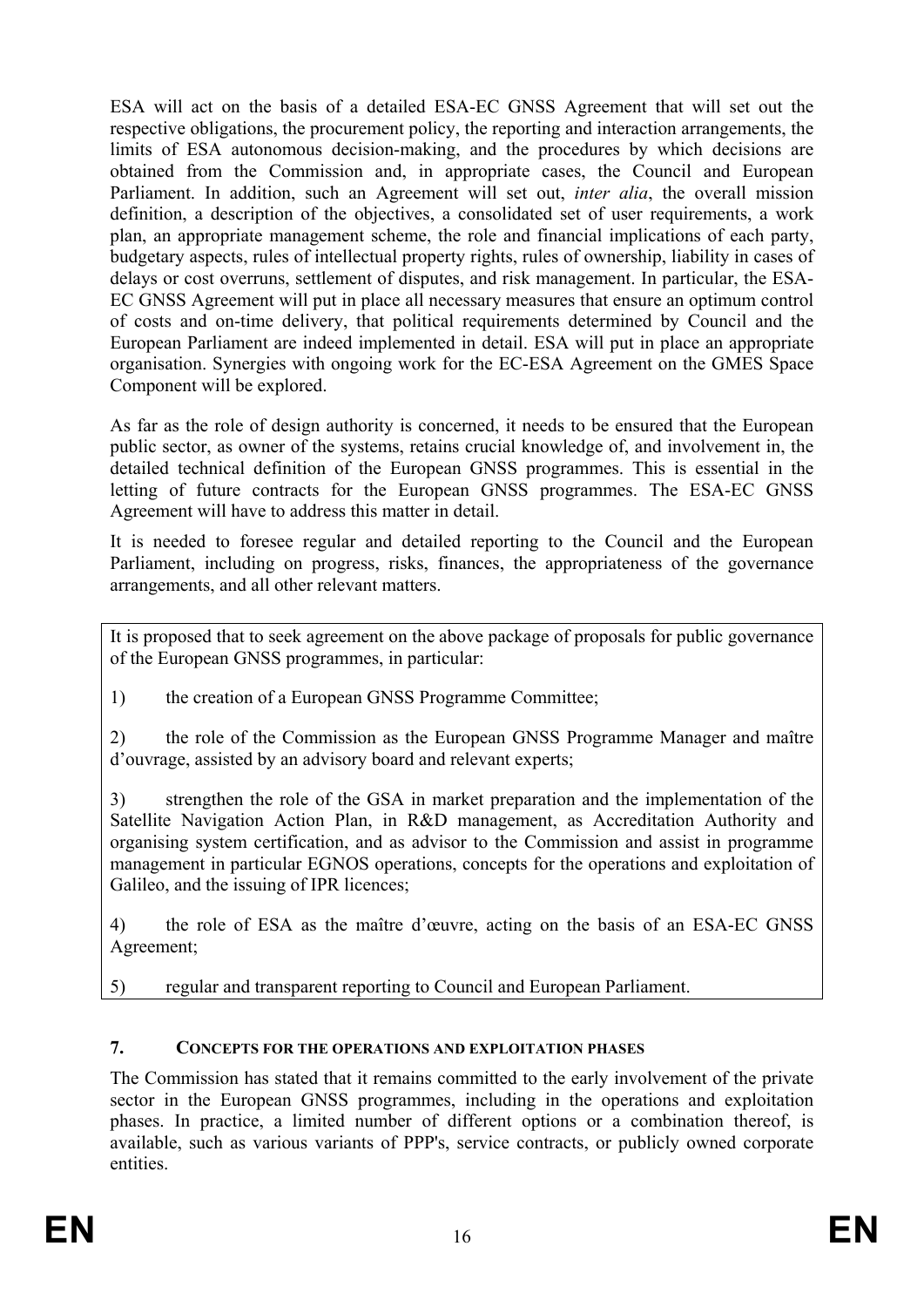However, as long as the exploitation revenue risks do not change, there appears to be a substantial risk that too early an attempt to let a PPP concession contract for the subsequent phase may cause another failure. In such a case, a risk transfer can not be achieved on terms which represent a good deal for the public sector or that the value of the risk transfer would be relatively small.

As a consequence, it is appropriate to take the decisions on a PPP concession and the precise structure of that contract only at the appropriate time in the future as a later transfer of risks provides better value-for-money. Interim arrangements are therefore requires until then.

The optimum timing of such decisions depends on a number of parameters, notably the development of the initial exploitation revenues, the market portfolio that the public sector may have been able to develop (including successful certification, possible commitments for longer-term use of PRS, etc) and could transfer, the views of the markets (including financial markets) of the attractiveness to compete for a PPP contract, the technical performance and stability of the system, and the possible actions taken by competitors in the market. It is however unlikely that a decision on the final structure can be taken before 2013.

As concerns a public procurement of an IOC or a FOC configuration<sup>29</sup>, there is a convincing case to procure the entire constellation of Galileo satellites. In an IOC public procurement there are potential conflicts of interests and scheduling with two different procurement contracts but concerning the same infrastructure. Furthermore, as already set out in the Communication of May, the IOC scenario is not attractive from a point of view of both timetable and costs. For those reasons, the IOC public procurement scenario is too risky and excluded. Hence, all evidence suggests that the public procurement shall encompass the entire constellation needed for FOC.

In conclusion, much more analysis will be required that the Commission has commenced already with assistance of the GSA. The timing of the decisions relative to the various steps is of importance in order to ensure the overall coherence of the programme approach.

### **8. TIMETABLE FOR THE DEPLOYMENT OF THE EUROPEAN GNSS PROGRAMMES**

As set out in the documents the Commission submitted in May, the contract for the full deployment phase commences at the earliest one year after the EU political decision on the reprofiling is taken and under the assumption that the relevant legal decisions regarding budget and financing are taken within months afterwards. Subject to an early procurement of the long leads items at least 6 months beforehand, Full Operational Capability (FOC) can be reached 4 and half years after the start of this contract.

In view of the time needed for the decisions on the European GNSS programmes, if a positive political decision is taken by the end of 2007, the FOC can be realised by the middle of 2013. The above considerations lead to a timetable for the deployment of the European GNSS programmes as follows, of which a related list of key dates and milestones is in Annex 2.

<sup>&</sup>lt;sup>29</sup> Initial Operational Capability (IOC) scenario: 18 satellites under public procurement foreseen to be completed by end 2011and the exploitation/operations phase under a PPP commencing in early 2010, or Full Operational Capability (FOC) scenario: all 30 satellites under public procurement foreseen to be completed by end 2012 and the exploitation/operations phase under a PPP commencing in early 2010.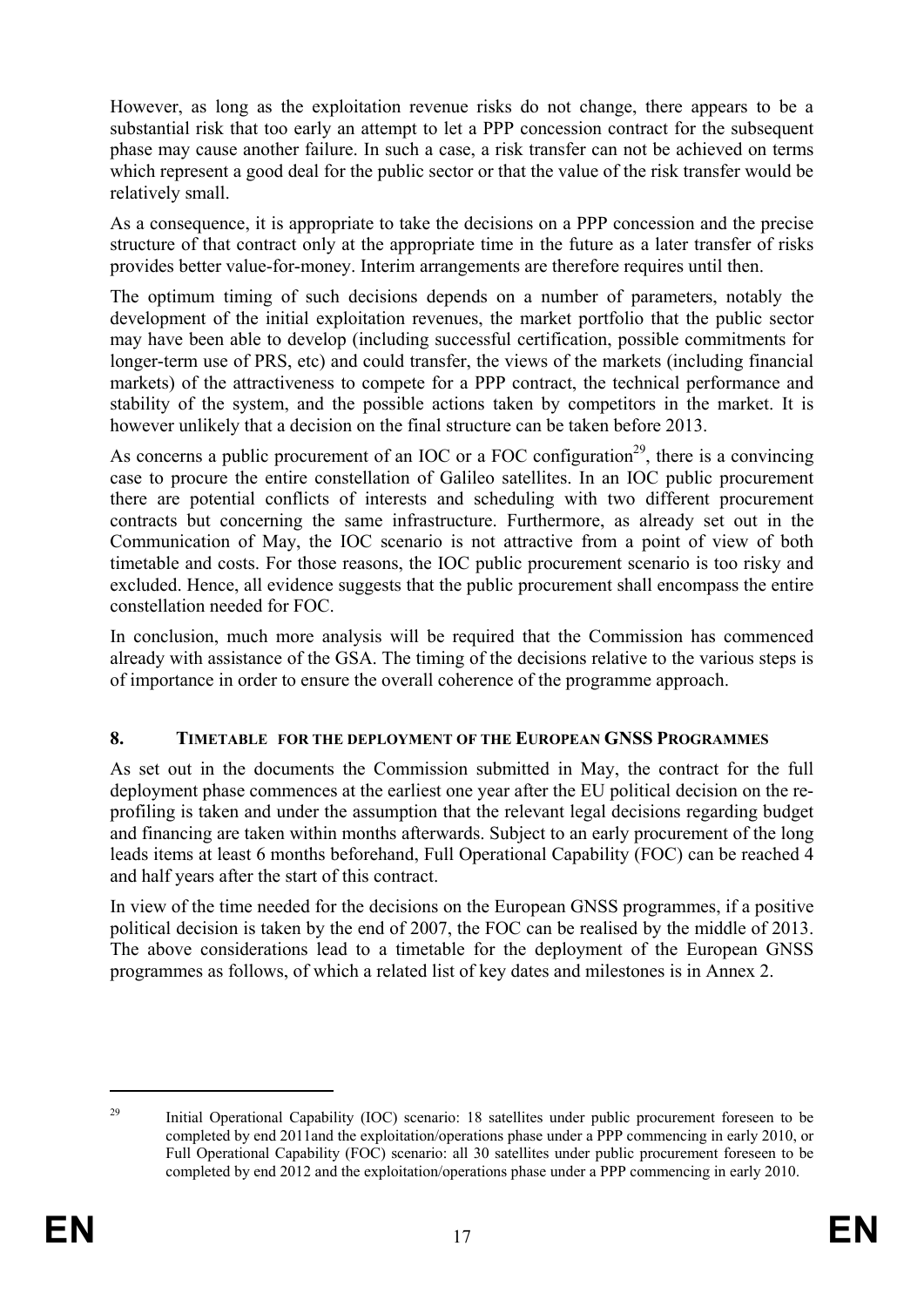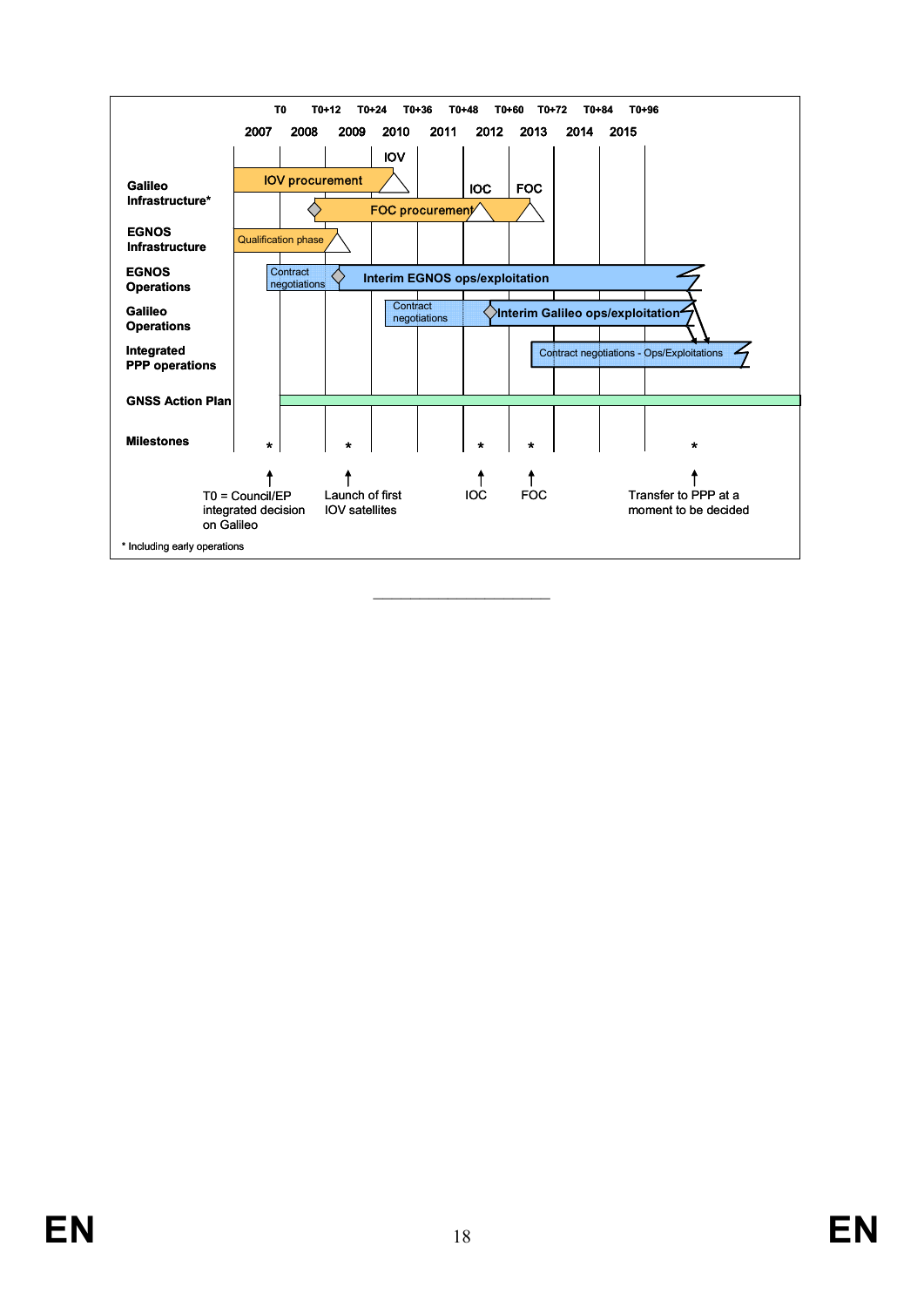| Category/Risk                                                                        | Causes                                                                                                                                                                     | Impact on costs, delays, revenues                                                          |                | Financial impact due<br>to delays and costs | Occurrence | Mitigation                                                                                                  |
|--------------------------------------------------------------------------------------|----------------------------------------------------------------------------------------------------------------------------------------------------------------------------|--------------------------------------------------------------------------------------------|----------------|---------------------------------------------|------------|-------------------------------------------------------------------------------------------------------------|
| Design risks                                                                         |                                                                                                                                                                            |                                                                                            |                |                                             |            |                                                                                                             |
| Reduced satellite lifetime                                                           | atomic clocks lifetime/<br>MEO orbit behaviour                                                                                                                             | Revenue loss/additional<br>launches/possible redesign                                      | 3              | $\sim$ 250 to 500 M <sub>E</sub>            | After FOC  |                                                                                                             |
| Scalability risk                                                                     | Up-scaling from IOV to FOC causes problems                                                                                                                                 | 1-2 years delay, revenue loss/financing<br>and operations costs                            | $4^*$          | $\sim$ 50 to 100 M <sub>E</sub>             | Until FOC  | stabilise technical baseline                                                                                |
| Safety-of-Life performance risk                                                      | Safety-of-Life service performance not met                                                                                                                                 | SoL revenue loss, possible redesign                                                        | $\tau^*$       | $\sim$ 25 to 50 M <sub>E</sub>              | Until FOC  | stabilise technical baseline                                                                                |
| Security accreditation risks                                                         | accreditation of system at IOV or operator not<br>achieved/PRS policy not ready in time and thus<br>PRS implementation uncertainty                                         | 1-2 years delay in PRS service<br>implementation, PRS/SoL revenue loss                     | 6              | TBD                                         | Until FOC  | stabilise security baseline/<br>early political agreement on PRS<br>access policy and concept of operations |
| <b>Deployment risks</b>                                                              |                                                                                                                                                                            |                                                                                            |                |                                             |            |                                                                                                             |
| Programme delays due to<br>technical, managerial, financing,<br>or political issues. | IOV completion delays/FOC completion<br>delays/management problems/governance<br>problems/technical delays/financing delays/<br>programme hand-over and interface problems | 1-2 years delay, late time to market,<br>additional private sector manpower<br>requirement | 6              | $\sim$ 200 M€                               | After IOV  | Efficient public sector programme<br>management;                                                            |
| Launch risks                                                                         | single source dependency/<br>launch failure and pad destruction                                                                                                            | 6 months delay/late to market/financial<br>and operating costs                             | 4              | $\sim$ 100 to 250 M <sub>E</sub>            | Until FOC  | double sourcing, if possible, insurance,<br>spares on ground                                                |
| Market/revenue risk                                                                  |                                                                                                                                                                            |                                                                                            |                |                                             |            |                                                                                                             |
| Underperformance                                                                     | Underperforming revenues (from any cause)                                                                                                                                  | Revenue loss                                                                               | $\mathbf Q$    | See the relevant<br>section of document     | After FOC  | Public sector enabling actions:                                                                             |
| Indirect revenue impacts                                                             | Due to occurrence of other risks (see above)                                                                                                                               | Revenue loss                                                                               |                | 0.5 to 2.5 B€ per event                     |            |                                                                                                             |
| Third party liability risk                                                           | insufficient market capacity/<br>lack of control over jurisdiction of claims                                                                                               |                                                                                            | $\mathfrak{D}$ | $>1$ B <sub>€</sub>                         | After FOC  | Insurance market test/<br>EU Regulation (EU market)/<br>worldwide convention                                |
| Un-insurability                                                                      | in-sufficient market capacity/<br>too expensive                                                                                                                            |                                                                                            | 3              | $>1$ B <sub>€</sub>                         | After FOC  | <b>TBD</b>                                                                                                  |
| <b>Supervening Events</b>                                                            | Causes outside control of the programme                                                                                                                                    |                                                                                            | 3              | $\sim$ 250 to 500 M $\epsilon$              | After FOC  |                                                                                                             |

### Annex 1: Summary overview of the major Galileo programme risks

**EN** 

<sup>&</sup>lt;sup>1</sup> Likelihood: 2=very remote, 3=remote, 4=very unlikely, 5=unlikely, 6=possible, 7=likely, 8=very likely, 9=probable